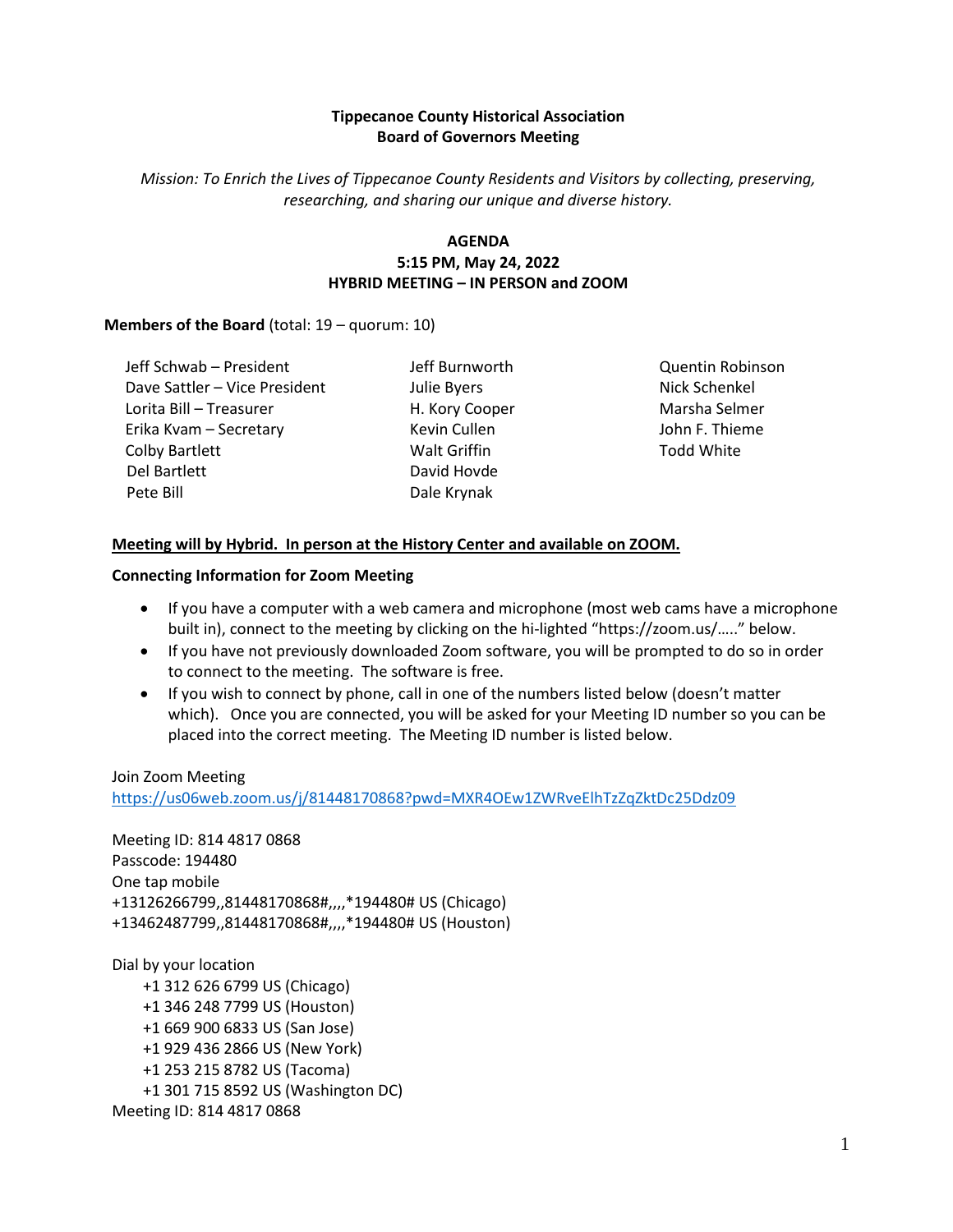### **FUTURE DATES FOR MEETINGS and EVENTS**

**Executive Committee (agenda setting)** –5:15 the Thursday before a Board meeting (currently Zoom meetings)

### **Board of Governors – Fourth Tuesday of the Month** at 5:15

- $\bullet$  Tuesday, June 28<sup>th</sup>, 2022
- Tuesday, July  $26^{th}$ , 2022
- $\bullet$  Tuesday, August 23 $^{\text{rd}}$ , 2022
- $\bullet$  Tuesday, September 27<sup>th</sup>, 2022
- Tuesday, November  $8^{th}$ , 2021 ( $2^{nd}$  Tuesday of the month combined Oct/Nov meeting)
- Tuesday, December 13<sup>th</sup> Budget meeting (2<sup>nd</sup> Tuesday of the month early due to holiday)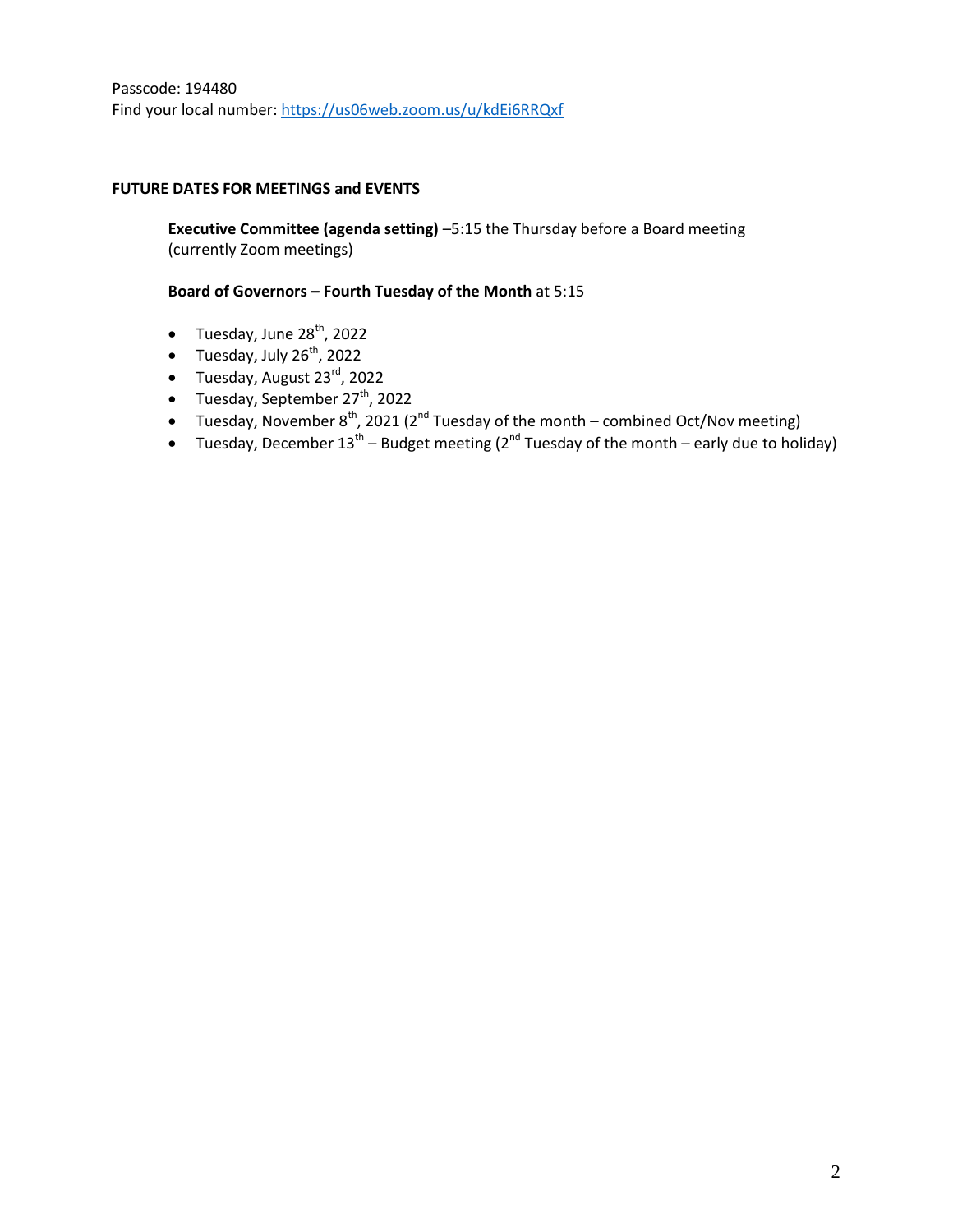### **AGENDA**

- Call to order
- Minutes from April 26, 2022 Board meeting *Page 5-8*
- Trust Report from First Merchants Jim Keene (separate file)
- Officer's reports and business
	- o President
		- **Supplemental Agreement with OPI suggestion**
	- o Vice President
	- o Treasurer
		- Account balances (cash balance) *Pages 9-11*
	- o Secretary
- Contracts Del Bartlett
	- o Battleground Lease with Parks Board
	- o Supplemental Agreement with OPI
	- o Glenn Black Laboratory Collection Ownership
	- o MOU with Sportsman Club
- Executive Director report Leslie Martin Conwell *Pages 12-13*
	- o Insurance renewal policy received.
	- $\circ$  TCHA received \$45,500.00 from the Community Foundation for roof replacement at the History Center.
	- $\circ$  The French Heritage Conference was held at the History Center on May 12 and was a success.
- Battlefield Museum report Trey Gorden *Page 14*
	- o Visitor numbers up from last month, and way up from last year.
	- o First online store sales.
	- o Began placing Feast orders and planning for Feast mugs and T-shirts.
- Membership Kelly Lippie *Page 15*
	- $\circ$  Newsletter articles are due by Friday June 17<sup>th</sup> to Kelly
	- o Currently sending out survey to new members to learn their reasons for joining
- Collections Committee Kelly Lippie *Page 16*
	- o Work continues in the basement interim storage at the History Center
	- o Battlefield will host traveling exhibit from Indiana Historical Society June 24- July 29. "Who is a Hoosier?"
- Library Report Amy Harbor
- Programs Leslie Martin Conwell *Pages 17-18*
	- o "Show & Tell- How the Ice Age Affected Indiana Landscapes"
	- o "The Search for Fort Ouiatenon"
	- o "Folk Classification for French Colonial Artifacts, Focusing on Kettles"
- Feast report Leslie Martin Conwell *Page 19*
	- o Feast committee members and Feast volunteers cut booth poles April 30 at Prophetstown State Park.
	- o Numerous service contracts for Feast grounds and transportation needs have been confirmed.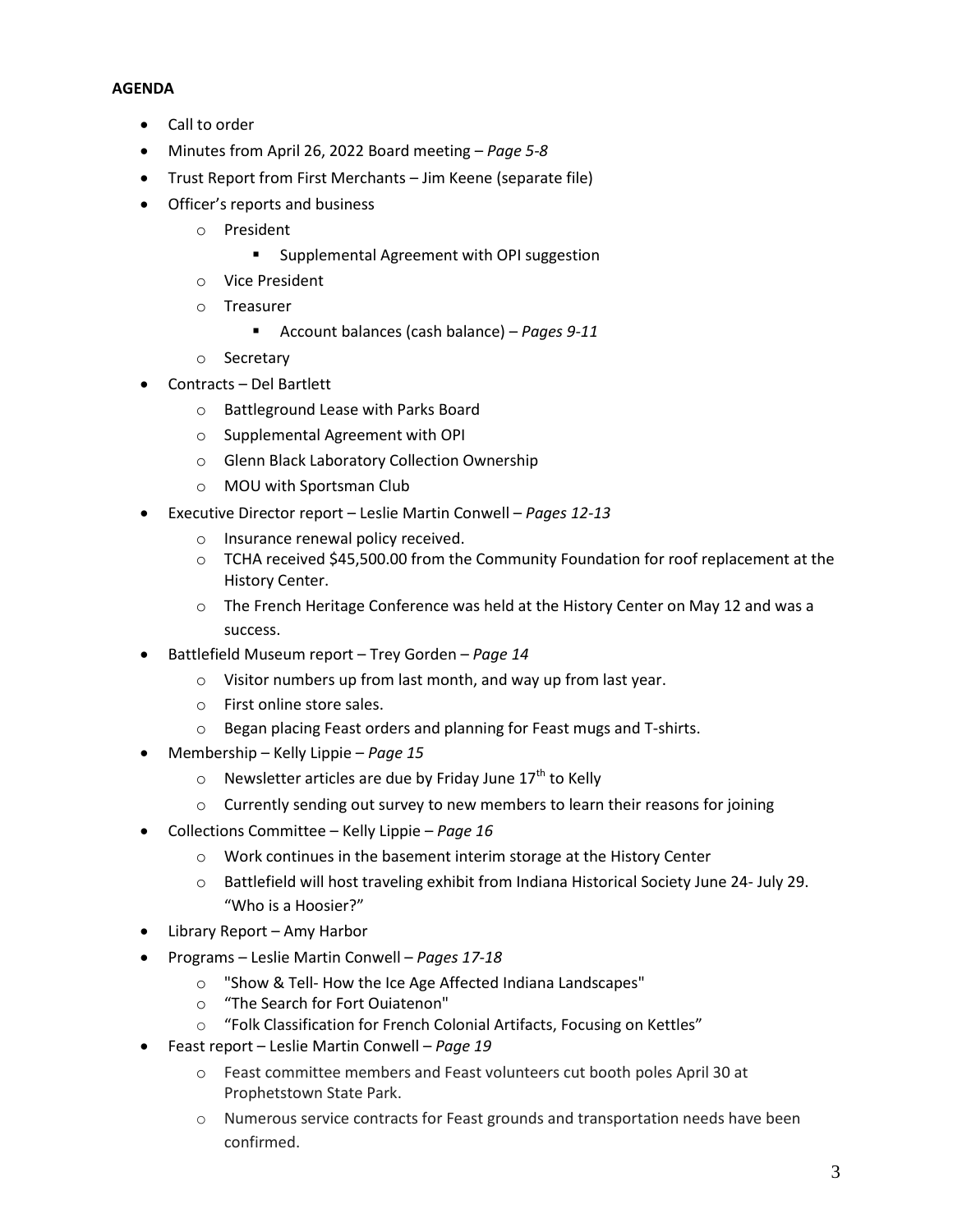- Notes from Committees *– Pages 20-22*
	- o Development & Membership Committee Erika Kvam/Pete Bill
	- o Facilities Committee Walt Griffin/Pete Bill
	- o Historic Markers Committee
	- o Lafayette Bicentennial Event Committee David Hovde
	- o Lafayette Bicentennial Publications Committee David Hovde
	- o Ouiatenon Preserve Committee H. Kory Cooper
	- o Publications David Hovde
- Any Other Business

*END AGENDA*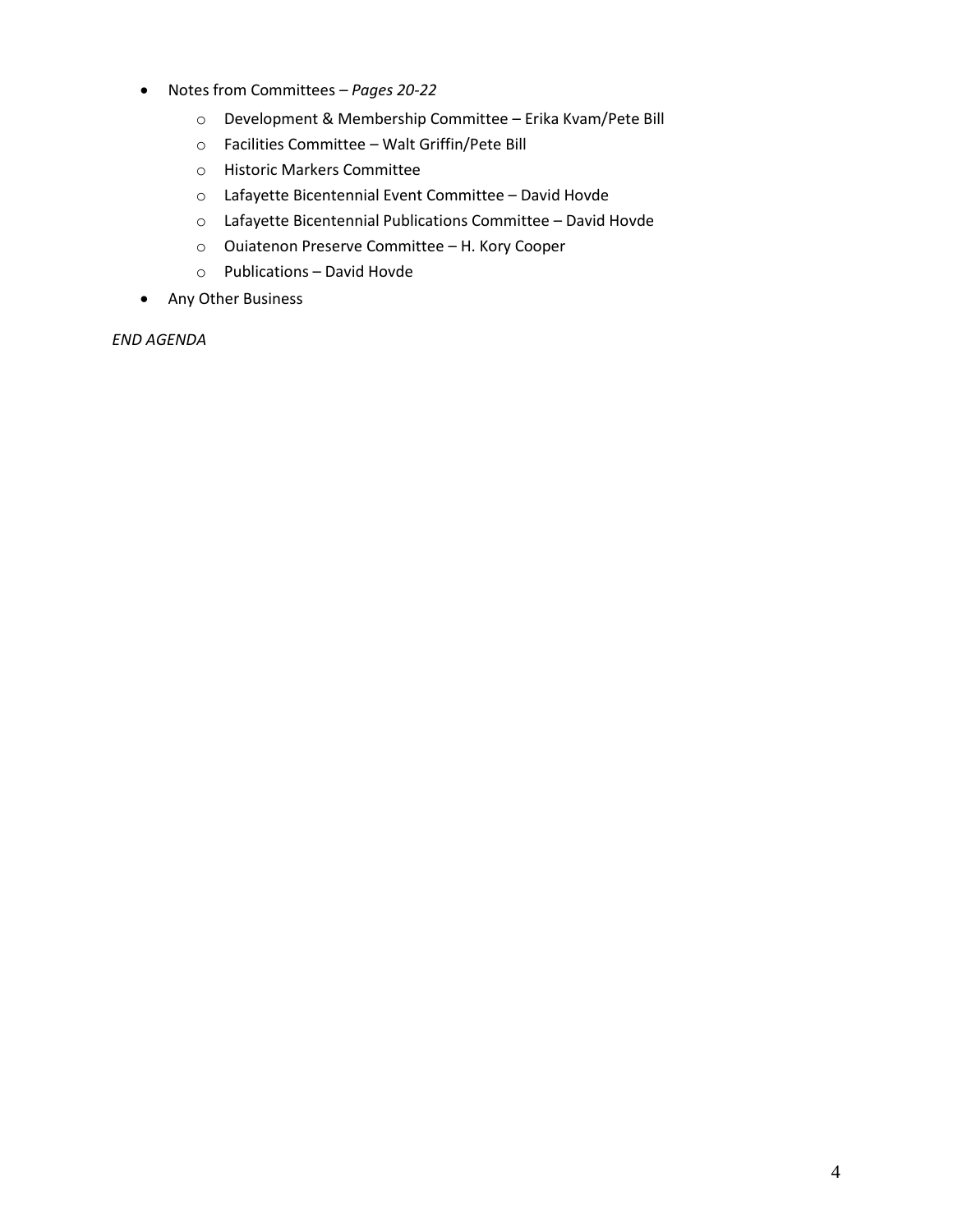## **Minutes for April 26, 2022 TCHA Board of Governors Meeting In Person at the History Center and Zoom Meeting**

Attending: Walt, Julie, Quentin, Marsha, Todd, Dave Hovde, Jeff Schwab, Kelly, Leslie, Pete, Lorita, Nick, Jeff Burnworth, Del, Dave Sattler, Erika

Virtual: Kory, Trey, Amy, Kevin, John

- $\bullet$  Call to order  $-5:15$
- Minutes from March 22, 2022 Board meeting
	- o Change Walt, Jeff Burnworth name spellings
	- o Motion to approve: Marsha
	- o Second: Dave S.
	- o Approved
- Officer's reports and business
	- o President
		- **EXECTE 20** Leslie Title Change (tabled last month, job description committee met 4/25). Job description to be updated by Employee Benefits Committee, approved by committee last night. Nick asked if Leslie had reviewed, Leslie affirmed.
			- Motion to change job description: Todd
			- Second: Jeff B.
			- Approved unanimous
			- Motion to change Leslie's title: Lorita
			- Second: Marsha
			- Approved unanimous
		- MOU with Gathering Church to install A/V wiring and equipment. TCHA can use equipment while they are renting. A/V Wiring upgrades remain permanent part of our building. Facilities com has reviewed & recommended, exec com has approved. If no dissention, approval will stand. Pete elaborated that facilities committee recommended because Jeff S. did walkthrough with Gathering reps in order to write the contract. Jeff B. added that work will be done by someone responsible, not just ripping out wires.
	- o Vice President no report
	- o Treasurer
		- Account balances (cash balance) still up about \$172k since last year, not a lot of special income in April, May will probably be lower as well, but have feast applications and school tours coming in. Lost about 6% total value of investments, but that's in line with market. Still doing better than budget due to contributions and grant income. Better than budget on expenses due to not hiring a person yet and not needing maintenance/repair. Missed utilities budget by a bit due to gas, etc being more expensive right now. Loss on investments is \$113k for quarter.
	- o Secretary no report
- Contracts Del Bartlett
	- o Battleground Lease with Parks Board: Del has call in to director
	- $\circ$  Supplemental Agreement with OPI With OP Committee. Kory replied that it is basically done and had been handed back to board. Nothing added or changed in committee, will get together with Jeff before next board meeting.
	- $\circ$  Glenn Black Laboratory Collection Ownership Del and Kory are working on it—not much established, but have point of contact.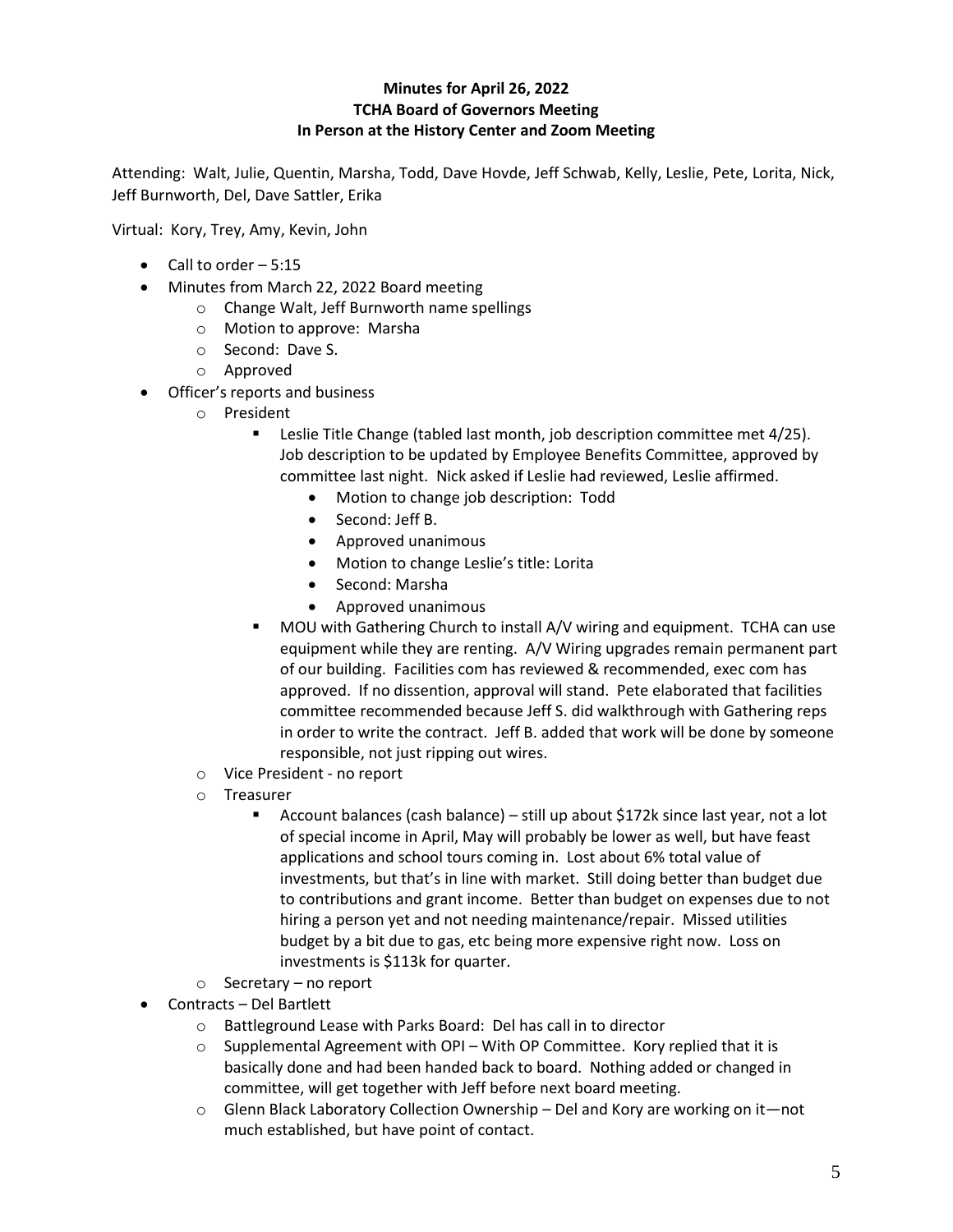- o MOU with Sportsman Club.
- Finance, Budget, and Risk Management Committee Lorita Bill
	- $\circ$  Need approval of 990. Committee reviewed investments and 2021 form 990 tax return. Looking at 18% increase on premiums from prior year for insurance, but still wouldn't do much good to shop around. Recommended to stay with Philadelphia Insurance for another year. Will have to start earlier to shop around, though.
		- Motion to approve draft for filing of tax return: Pete
		- **Second: Jeff B.** 
			- Pete asked: was there anything unusual about this year? Lorita replied they had to use a different software because need to e-file now, can't mail. Del elaborated with a clarification on why e-filing is now required.
		- **Approved unanimous**
- Operations Manager report Leslie Martin Conwell
	- $\circ$  Loss ratio was 102% on insurance, to explain raise. Roof grant: should hear back soon. Pete, Lorita, and Dale met with Community Foundation to talk about setting up legacy donations. We can apply for more than one grant through CF per year. Annual appeal is with designer, should be hearing back soon. Brooke Sauter will be doing more photos. Appeal is moving.
	- o Walt, Kevin, Jeff B., and Pete all came to look at lights in Arganbright, are coming up with a plan to apply for grant. Moving on other facilities stuff like crash bars, kitchen, floor care.
	- o Fort Door hardware replaced
	- o History Center kitchen passed inspection
	- o Started doing more Battlefield tours this month (tis the season), so that's good. Tour info is on website if curious. Trey and Rick have been helping with tours, and Laura too.
	- $\circ$  Great first meeting of Historic Markers committee, with people stepping up to take charge.
	- o Social media numbers are positive, with thanks to Quentin.
- Battlefield Museum report Trey Gorden
	- $\circ$  Visitor numbers way up from last month, 469 more people this month than last. Not quite as much as same month last year, but still dramatic rise
	- o Doing Feast prep, including Food Booth meeting. Design team for mug are all still "in", which is good news, set to meet soon for new design work.
	- o Cash Register issues in good shape, Square sent replacement part
	- $\circ$  Online store work continues, expanding offerings and looking to better communicate our. Pete suggested that perhaps Brooke has experience with online optimization. Leslie will check with her.
- Membership Kelly Lippie
	- $\circ$  Nothing new happening, totals are steady. New members making up for members dropping off.
- Collections Committee Kelly Lippie
	- $\circ$  Keeping on with all the regular projects. Students are wrapping up projects and will be leaving for the semester. Working on new exhibitions for trailer, George Winter at Battlefield.
	- o Need action on deaccession of miniature horse collection. Not related to collections.
		- Motion: Quentin
			- Second: Marsha
				- Discussion of what happens to items that are deaccessioned, including sale, auction, other institution.
			- **Approved unanimous (no neighs)**
- Library Report Amy Harbor
	- o Nothing to report
- Programs Leslie Martin Conwell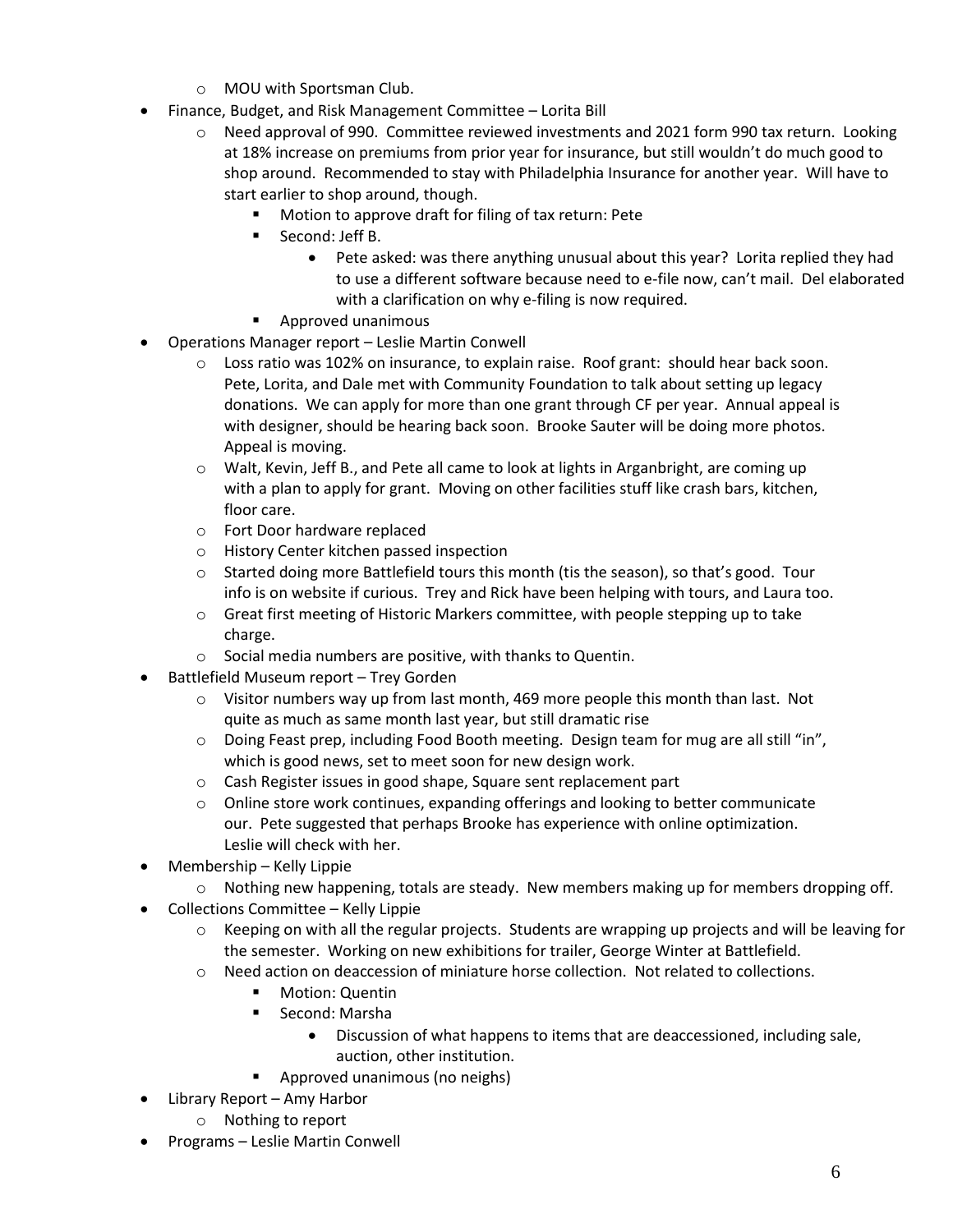- $\circ$  Programming is ramping up, with membership being very responsive to emails. Constant Contact is much easier to use, really taking time off emails. Pete: Purdue email addresses having problems receiving emails, Kelly: have noticed that with Purdue email addresses.
- $\circ$  Good attendance with programs, including today's with Pete (23). 37 at flood program, 36 at DNR program. Many completely booked in advance. Civil War event well attended at weekend, history trailer had good exhibit (thanks Kelly). Group will be making donation to support our work.
- $\circ$  Kory is working with Leslie for field school programming, open to the public. Battlefield tour, Greenbush Cemetery tour. Both will be moved inside if rain. Ice age in Indiana, by Dr. John Harbor (with fossils from collection). Lorita passed on feedback of postcards is that they're too small too read. Leslie replied that that's a valid point, but it's a balancing act to include some description. Postcards are free, so can't be too picky. Discussion of pros and cons.
- Feast report Leslie Martin Conwell
	- $\circ$  Feast applications were mailed today, tomorrow at latest. Beginning of Feast revenue stream. Snail mailed because there is better compliance than online/emailed applications.
	- o Pole cutting scheduled for this Saturday, April 30. Meet at Battlefield unless weather is bad, and it looks like it might be. Great partnership with Prophetstown.
	- o Forfarbridies and Croquignoles are coming back. Apple dumplings will not be back, but we are looking to replace them with another group. Also, we've found that you can document tamales back to the proper time and place, which would be a great addition to Feast fare. Researching possibilities with local groups.
- Notes from Committees
	- o Facilities Committee Walt Griffin/Pete Bill
		- All in notes. Spent two meetings doing inventory of needs, bringing committee up to speed. Couple down-the-road things: scheduled and budgeted maintenance, assessing curatorial space (long-term project), responsibility of committee is to keep tabs on taking care of our facilites & collections.
	- o Development & Membership Committee –Erika Kvam/Pete Bill read through notes in agenda
	- $\circ$  Historic Markers Committee Leslie reported, Julie scanned records and have started to determine which markers are ours. We do not have a total number of how many historical marker we have/which are visible. Will be doing driving tour to assess what we have and what is missing.
	- o Lafayette Bicentennial Event Committee David Hovde
		- Keep moving on with various publications
		- **No events yet**
	- o Lafayette Bicentennial Publications Committee David Hovde
	- o Ouiatenon Preserve Committee H. Kory Cooper
		- Reported in notes. Field school has 12 undergrads so far, two grad students and one grad TA. Perhaps 20 people all together. Draft syllabus will be available. 3 sessions open to public: half-day session, evening session, and Saturday session. Felt this was the best approach for engaging with public. Will share with TCHA when finalized. June 4 reenacting event at blockhouse, will coordinate visit and supper with students. Pete asked for clarification on acronyms (FHC= French historic corridor), also questions on Colby's report. Kory replied that it's Colby's report, would have to ask him. Leslie noted that TCHA has not received any funds. Marsha asked for clarification on what is Sportsman's Club. Del explained, along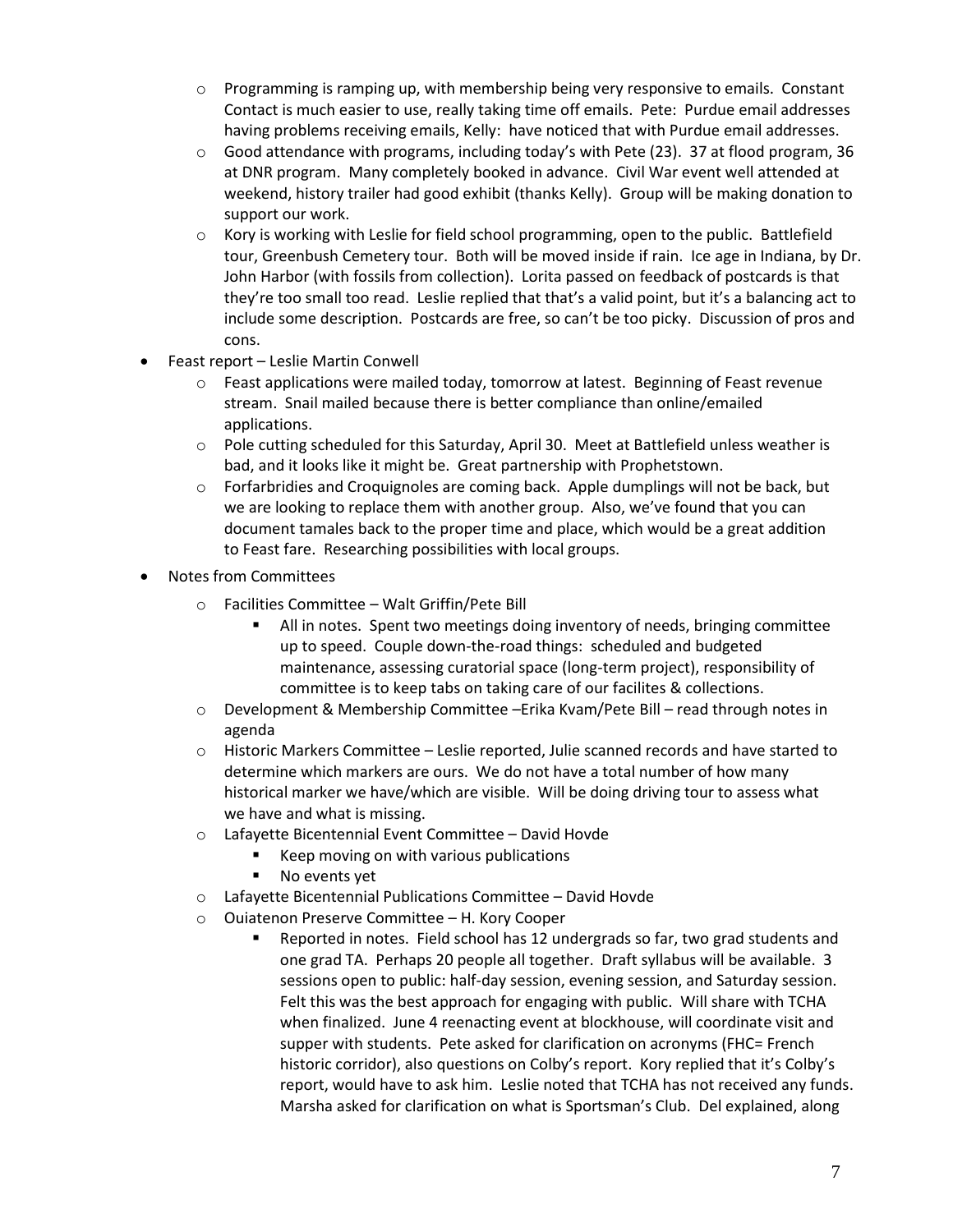with a report of the island south of Ouiatenon, property demarcation, incident with ATVs.

- o Publications David Hovde
	- Perhaps having separate meeting of publications committee—David will accept emails on the subject.
- Any Other Business
	- o Leslie will be creating board engagement sign-up sheet.
- Motion to adjourn: Dave S., 6:25PM

*END AGENDA*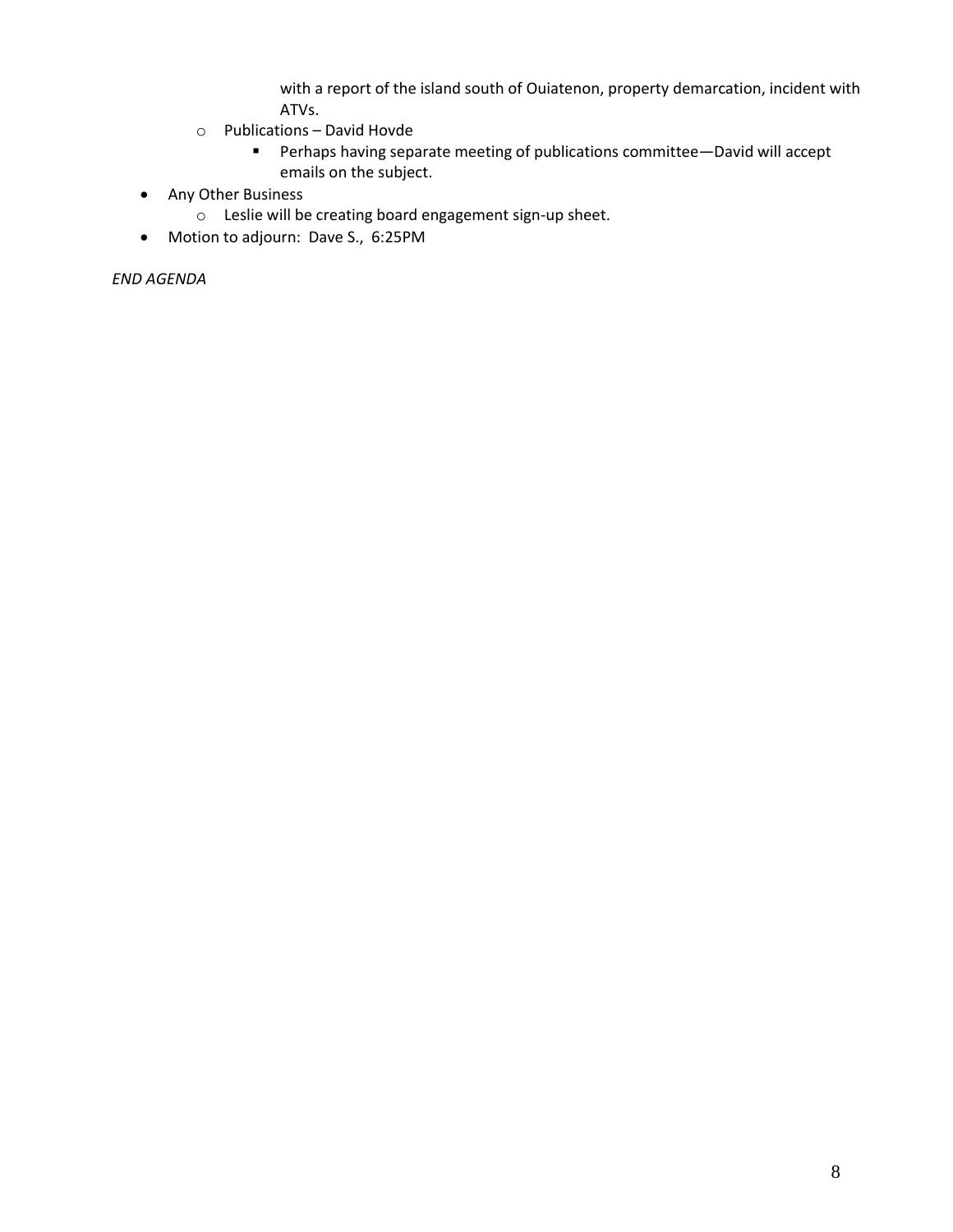# **Treasurer's Report Lorita Bill May 2022**

| <b>Tippecanoe County Historical Association</b> |             |             |                        |
|-------------------------------------------------|-------------|-------------|------------------------|
| <b>Selected Accounts</b>                        |             |             |                        |
| April 2022 Report                               |             |             |                        |
|                                                 |             |             | <b>Change from</b>     |
|                                                 | 4/30/2022   | 3/31/2022   | <b>Last Month</b>      |
| <b>Bank Accounts</b>                            |             |             |                        |
| 1000 Petty Cash                                 | 571.26      | 571.26      |                        |
| 1010 First Merchants Checking                   | 190,294.74  | 208,457.24  | (18, 162.50)           |
| 1011 PayPal                                     |             |             |                        |
| 1015 Emergency Maintenance Fund                 | 31,733.15   | 31,733.15   |                        |
| 1025 History Center Restricted Account          | 38,776.08   | 38,775.76   | 0.32                   |
| <b>1027 Ouiatenon Preserve Account</b>          | 79,316.96   | 81,080.19   | (1,763.23)             |
| 1045 Feast Rainy Day Account                    | 100,030.40  | 100,028.76  | 1.64                   |
| <b>1150 Undeposited Funds</b>                   | 769.00      | 144.80      | 624.20                 |
| <b>Total Change in Cash</b>                     | 441,491.59  | 460,791.16  | (19, 299.57)           |
|                                                 |             |             |                        |
| 2000 Accounts Payable                           | (7, 244.15) | (5,977.31)  | (1,266.84)             |
| 2005 Credit Card                                | (2,845.41)  | (672.64)    | (2, 172.77)            |
|                                                 |             |             |                        |
|                                                 |             |             |                        |
| <b>Cash less AP and Credit Cards</b>            | 431,402.03  | 454,141.21  | (22, 739.18)           |
|                                                 |             |             |                        |
|                                                 |             |             | <b>Change from</b>     |
|                                                 | 4/30/2022   | 4/30/2021   | <b>Last Year</b>       |
| <b>Bank Accounts</b>                            |             |             |                        |
| 1000 Petty Cash                                 | 571.26      | 507.25      | 64.01                  |
| 1010 First Merchants Checking                   | 190,294.74  | 137, 153.38 | 53,141.36              |
| 1011 PayPal                                     |             | 1,769.42    | (1,769.42)             |
| 1015 Emergency Maintenance Fund                 | 31,733.15   | 7,784.05    |                        |
| 1025 History Center Restricted Account          | 38,776.08   | 12,954.42   | 25,821.66              |
| 1027 Ouiatenon Preserve Account                 | 79,316.96   | 67,089.32   | 23,949.10<br>12,227.64 |
| 1045 Feast Rainy Day Account                    | 100,030.40  | 50,002.89   | 50,027.51              |
| <b>1150 Undeposited Funds</b>                   | 769.00      |             |                        |
| <b>Total Change in Cash</b>                     | 441,491.59  | 277,260.73  |                        |
|                                                 |             |             |                        |
| 2000 Accounts Payable                           | (7, 244.15) | (4,313.73)  | (2,930.42)             |
| 2005 Credit Card                                | (2,845.41)  | (459.75)    | (2,385.66)             |
|                                                 |             |             | 163,461.86             |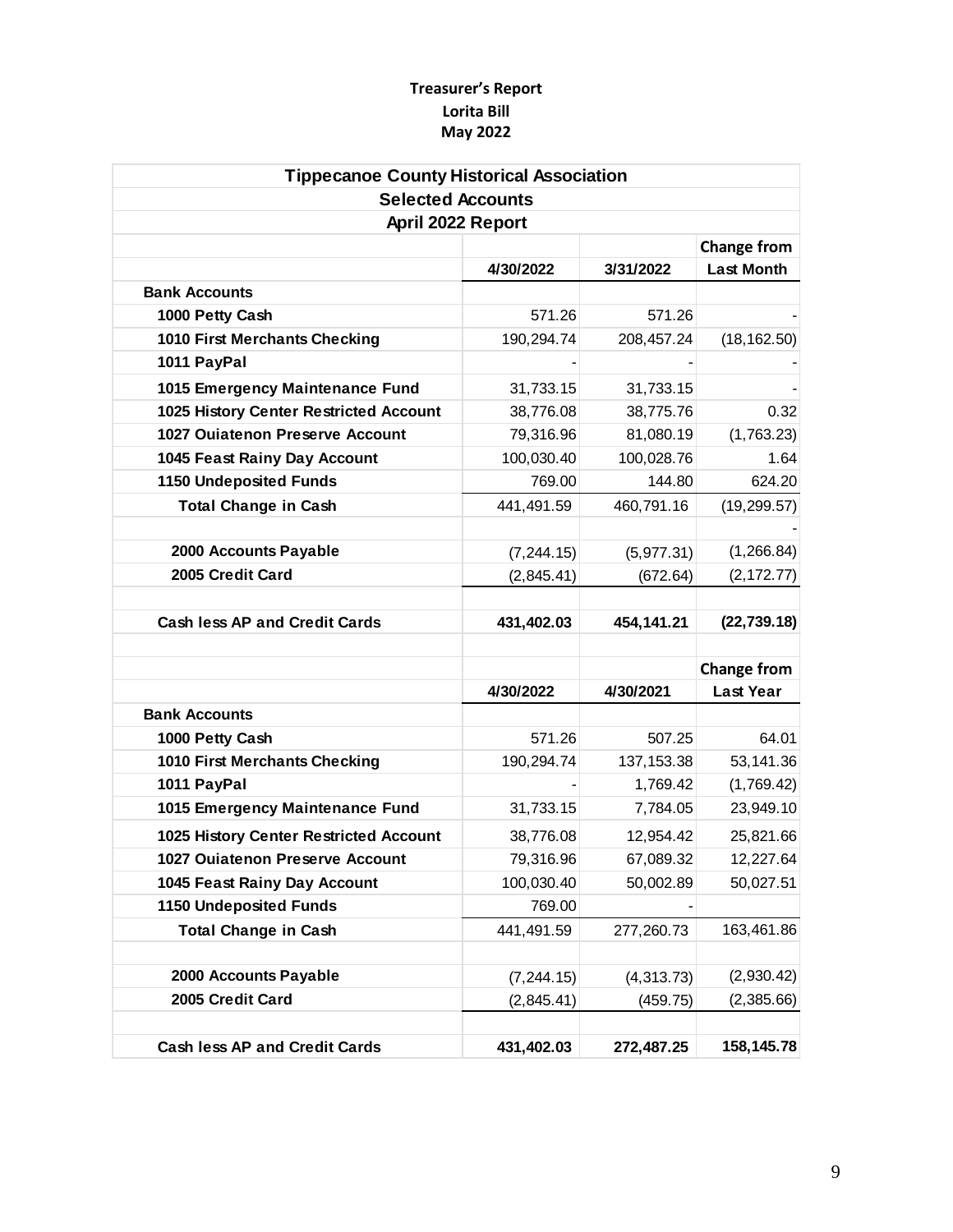|                                                                |             |            | <b>Change from</b> |
|----------------------------------------------------------------|-------------|------------|--------------------|
|                                                                | 4/30/2022   | 5/20/2022  | 4/30/2022          |
| <b>Bank Accounts</b>                                           |             |            |                    |
| 1000 Petty Cash                                                | 571.26      | 571.26     |                    |
| 1010 First Merchants Checking                                  | 190,294.74  | 178,894.14 | (11,400.60)        |
| 1011 PayPal                                                    |             |            |                    |
| 1015 Emergency Maintenance Fund                                | 31,733.15   | 31,733.15  |                    |
| 1025 History Center Restricted Account                         | 38,776.08   | 38,776.08  |                    |
| 1027 Ouiatenon Preserve Account                                | 79,316.96   | 79,149.68  | (167.28)           |
| 1045 Feast Rainy Day Account                                   | 100,030.40  | 100,030.40 |                    |
| <b>1150 Undeposited Funds</b>                                  | 769.00      | 24.67      | (744.33)           |
| <b>Total Change in Cash</b>                                    | 441,491.59  | 429,179.38 | (12, 312.21)       |
|                                                                |             |            |                    |
| 2000 Accounts Payable                                          | (7, 244.15) | (9,812.00) | (2, 567.85)        |
| 2005 Credit Card                                               | (2,845.41)  | (1,900.20) | 945.21             |
|                                                                |             |            |                    |
| <b>Cash less AP and Credit Cards</b>                           | 431,402.03  | 417,467.18 | (13, 934.85)       |
|                                                                |             |            |                    |
| In May so far we have received \$4,461 from Feast Participants |             |            |                    |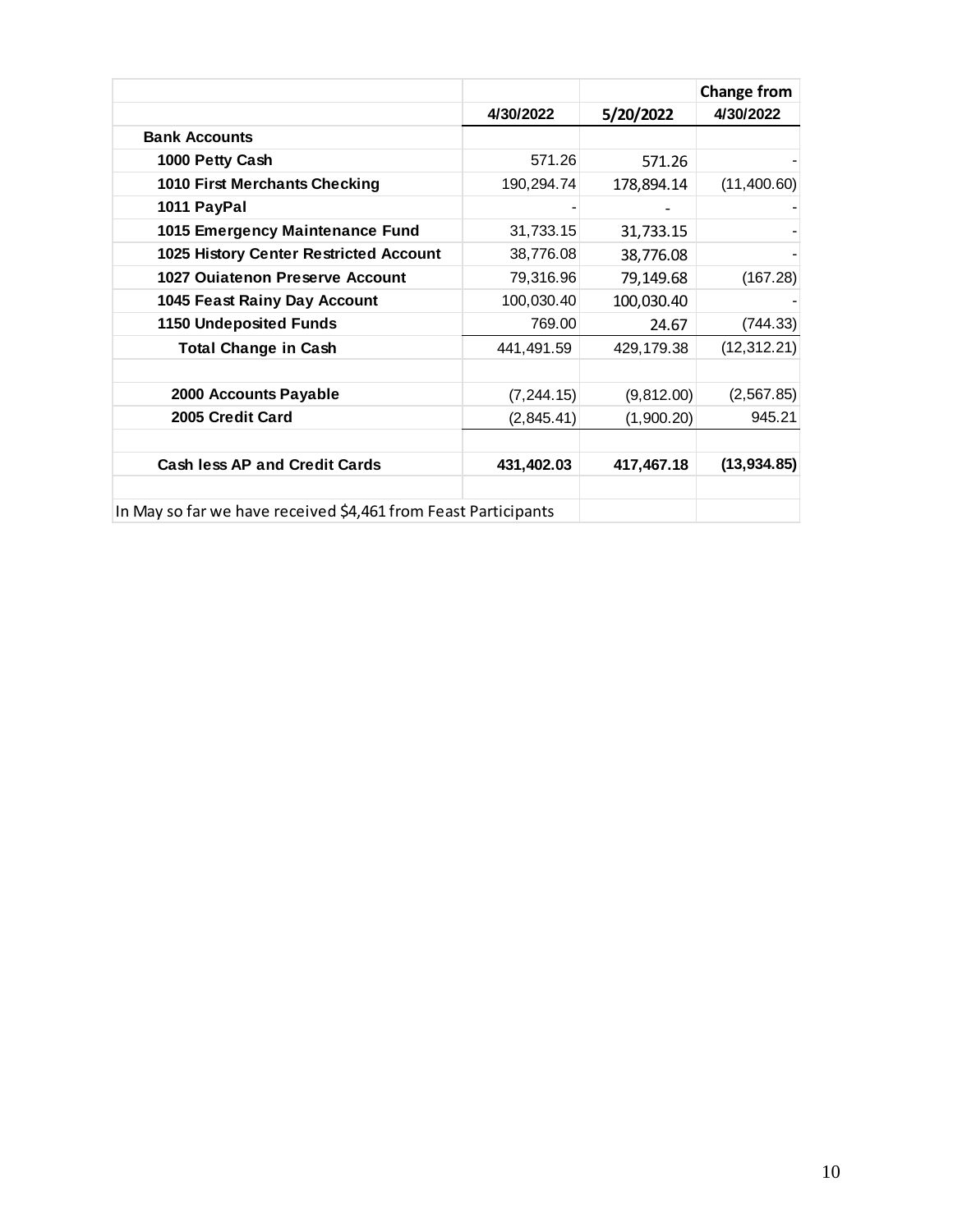|                                                                      |                       | Jan - Apr 2022        |                      |
|----------------------------------------------------------------------|-----------------------|-----------------------|----------------------|
|                                                                      | Actual                | <b>Budget</b>         | Variance             |
| Income                                                               |                       |                       |                      |
| 4015 Grant Income                                                    | 6,291.31              | 4,280.00              | 2,011.31             |
| <b>4020 Contributions</b>                                            | 39,046.92             | 37,854.00             | 1,192.92             |
| 4100 Fundraising Events                                              |                       | 375.00                | (375.00)             |
| 4200 Museum Store Sales                                              | 8,635.50              | 10,380.00             | (1,744.50)           |
| 4400 Library Revenue                                                 | 557.83                | 880.00                | (322.17)             |
| 4500 Membership Dues                                                 | 4,115.00              | 4,480.00              | (365.00)             |
| 4600 Programs & Education                                            | 5,368.00              | 3,750.00              | 1,618.00             |
| 5000 Feast Of The Hunters Moon                                       |                       |                       |                      |
| <b>Total Income</b>                                                  | 64,014.56             | 61,999.00             | 2,015.56             |
| <b>Cost of Goods Sold</b>                                            |                       |                       |                      |
| 7720 Merchandise Sold                                                | 3,894.03              | 4,680.00              | (785.97)             |
| 7740 Consignment Items                                               | 84.00                 |                       | 84.00                |
| <b>Inventory Shrinkage</b>                                           | (53.35)               |                       | (53.35)              |
| <b>Total Cost of Goods Sold</b>                                      | 3,924.68              | 4,680.00              | (755.32)             |
| <b>Gross Profit</b>                                                  | 60,089.88             | 57,319.00             | 2,770.88             |
| <b>Expenses</b>                                                      |                       |                       |                      |
| 6001 Salaries, Wages & Benefits                                      | 67,245.86             | 76,621.28             | (9,375.42)           |
| 7003 Administrative Expenses                                         | 3,070.52              | 3,265.00              | (194.48)             |
| 7004 Contract Services Administrative                                |                       |                       |                      |
|                                                                      | 4,189.68<br>1,047.24  | 4,520.00<br>1,745.00  | (330.32)<br>(697.76) |
| 7007 Equipment & Supplies<br>7012 Collections, Exhibits & Library    | 2,408.37              |                       | 106.37               |
| 7013 Museum Store Expenses                                           | 890.38                | 2,302.00<br>840.00    | 50.38                |
| 7799 Insurance and Taxes                                             |                       |                       | 905.15               |
|                                                                      | 6,825.15<br>8,145.92  | 5,920.00<br>11,590.00 | (3,444.08)           |
| 7815 Repairs & Maintenance<br>7816 Contractual Services - Facilities | 1,954.40              | 1,530.00              | 424.40               |
| 7817 Utilities                                                       | 17,365.53             | 15,024.00             | 2,341.53             |
| 8500 Membership Expenses                                             |                       |                       | (721.61)             |
| 8602 Fundraising Event Expenses                                      | 328.39                | 1,050.00<br>375.00    | (375.00)             |
| 9100 Feast Expenses                                                  | 1,033.03              | 468.00                | 565.03               |
| 9201 Programs & Education Expense                                    | 1,172.40              | 1,520.00              | (347.60)             |
|                                                                      | 115,676.87            |                       | (11,093.41)          |
| <b>Total Expenses</b><br><b>Net Operating Income</b>                 |                       | 126,770.28            | 13,864.29            |
| Other Income                                                         | (55, 586.99)          | (69, 451.28)          |                      |
| 4910 Other Income                                                    |                       | 2,700.00              |                      |
| 6100 Investment Income (distribution)                                | 2,500.00<br>22,901.56 | 20,323.00             | (200.00)<br>2,578.56 |
| <b>Total Other Income</b>                                            | 25,401.56             | 23,023.00             | 2,378.56             |
| Net Income (Before Depreciation)                                     | (30, 185.43)          | (46, 428.28)          | 16,242.85            |
|                                                                      |                       |                       |                      |
|                                                                      |                       |                       |                      |
| Loss on Investments - not budgeted                                   | (113,064.22)          |                       |                      |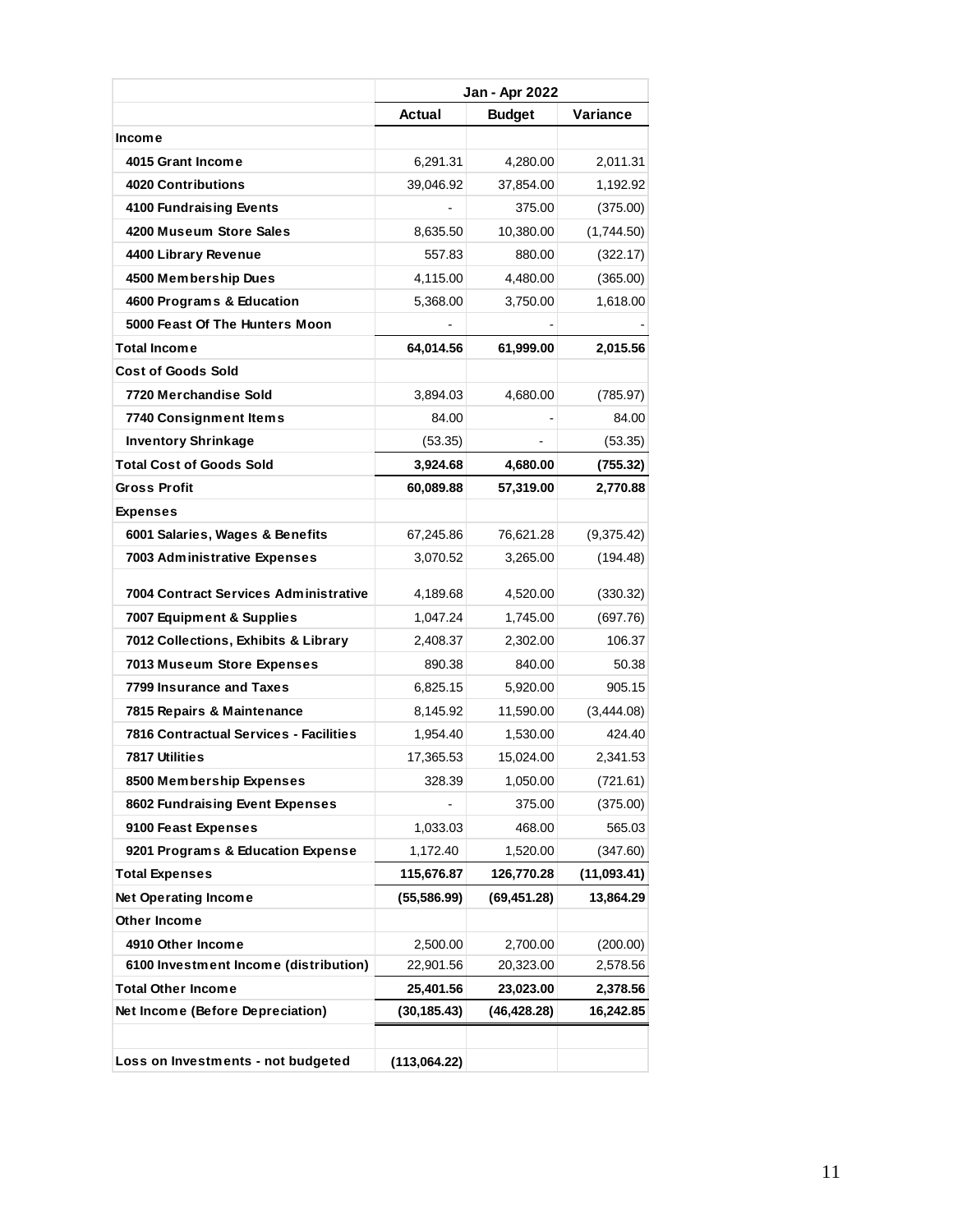# **Executive Director Report Leslie Martin Conwell May 2022**

# **Administration:**

- Insurance renewal policy received.
- Work has begun on the Workers Comp audit, due June 3.
- I attended the Community Foundation Eberle series program on "Building a Thriving Board."
- Some initial organizational work is being done on updating the employee manual.

# **Grant follow-up and donations:**

- TCHA received \$45,500.00 from the Community Foundation for roof replacement at the History Center. Thank you to Lorita Bill for her help with the financials.
- A letter of intent is being submitted to North Central Health Services to apply for a grant to purchase two flatbed trailers for Feast setup and cleanup usage. We'll hear by the first week of July as to if our request to apply has been accepted.
- Annual Appeal verbiage has been proofed by the Membership & Development committee, and will go to the graphic designer May 24.
- Staff and the facilities committee have discussed applying for a Community Foundation NOW grant to address lighting issues in the library. Facility committee members are securing estimates.
- A Facebook fundraiser raised \$220 towards the purchase of archival storage boxes for the library.

# **Facilities:**

- Mulhaupts had to fix the main panel at the History Center- again. They will hopefully be back early next week to complete the fire inspection, so we meet deadlines by the fire marshall.
- Semi-annual HVAC check is done.
- The Gathering church group is installing a projector in the auditorium. This was done at no cost to us, and we may use the equipment as long as the Gathering is renting the History Center. They are also installing a flat screen TV in the auditorium.
- The History Center banquet hall floor will be cleaned and sealed in late June, and cost is mostly covered under the American Rescue Plan grant through Indiana Humanities.
- We are securing estimates for carpet cleaning at the battlefield museum.
- Panic bars were installed on the door of Arganbright. Technician had to come back after initial installation and tighten the screws.
- Thank you to Pete Bill for consolidating the donor bricks closer to the main entrance of the History Center.
- Jeff Schwab helped with weed control at the History Center. Jeff S. and Jeff Burnworth also did a lot of graffiti removal.

# **Public engagement:**

- Numerous tours and outreach programs have been done in the last month
- I'm serving on the Tippecanoe County Juneteenth committee, and the event is June 18. TCHA will have a table with exhibits on African American history.
- The Civil War Roundtable is meeting on a monthly basis at the History Center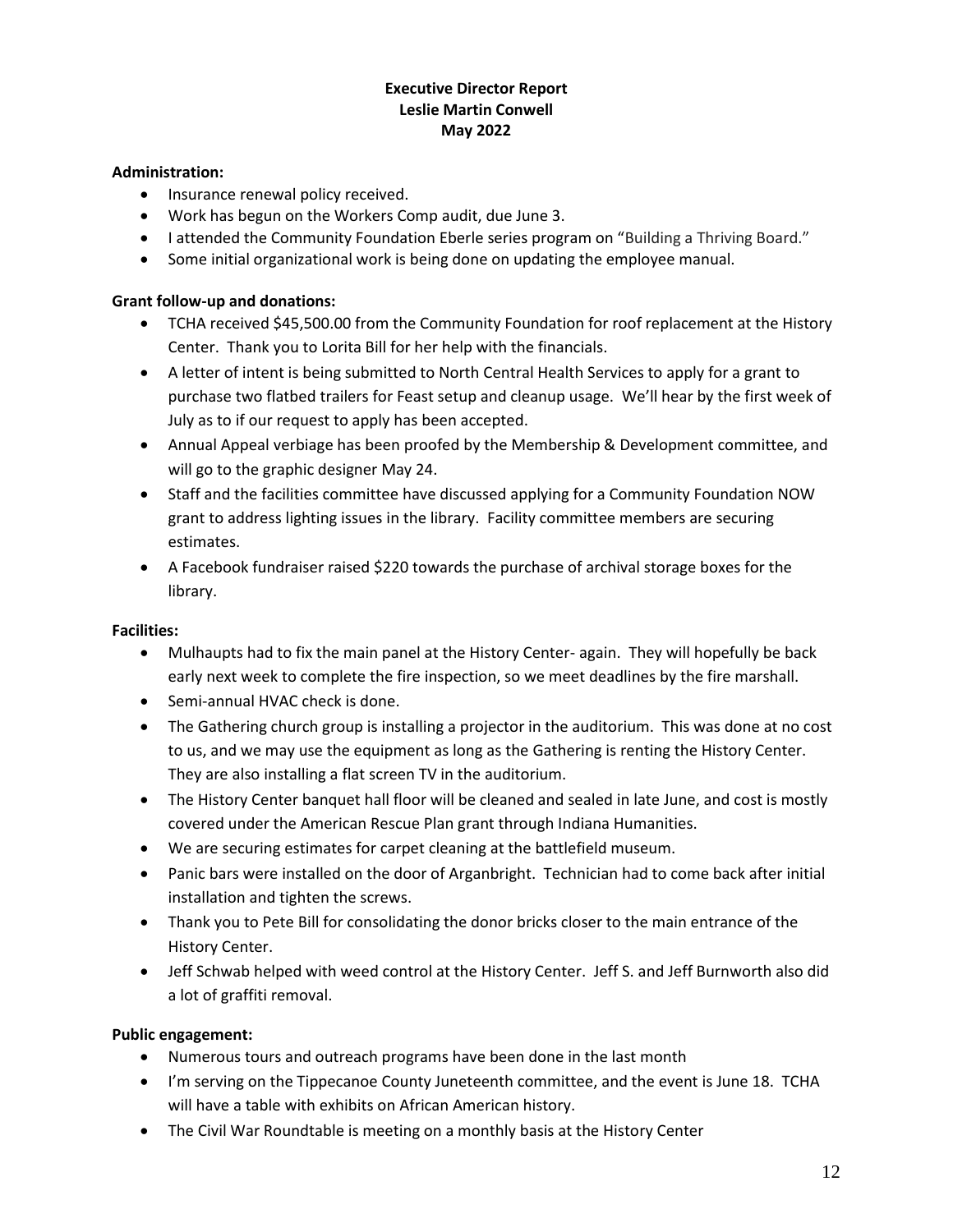- The Historic Markers committee has reformed and has begun an inventory of all TCHA-owned markers in the county, and checking on markers that need repairs.
- The French Heritage Conference was held at the History Center on May 12 and was a success.

## **Social Media:**

Some stats from Facebook- TCHA page and Feast group page for the last **28** days:

TCHA's and the Feast's Facebook pages have been doing exceedingly well.

### *Info is compiled from the last 28 days*

- Followers- **11,387**
- Reach = **27,943**
- Comments = **709** (OUTSTANDING engagement!)
- Countries that are viewing the pages= **23**
- $\bullet$  Shares =  $90$
- Viewership = **62%** women, **38%** men
- Events- **27,889** views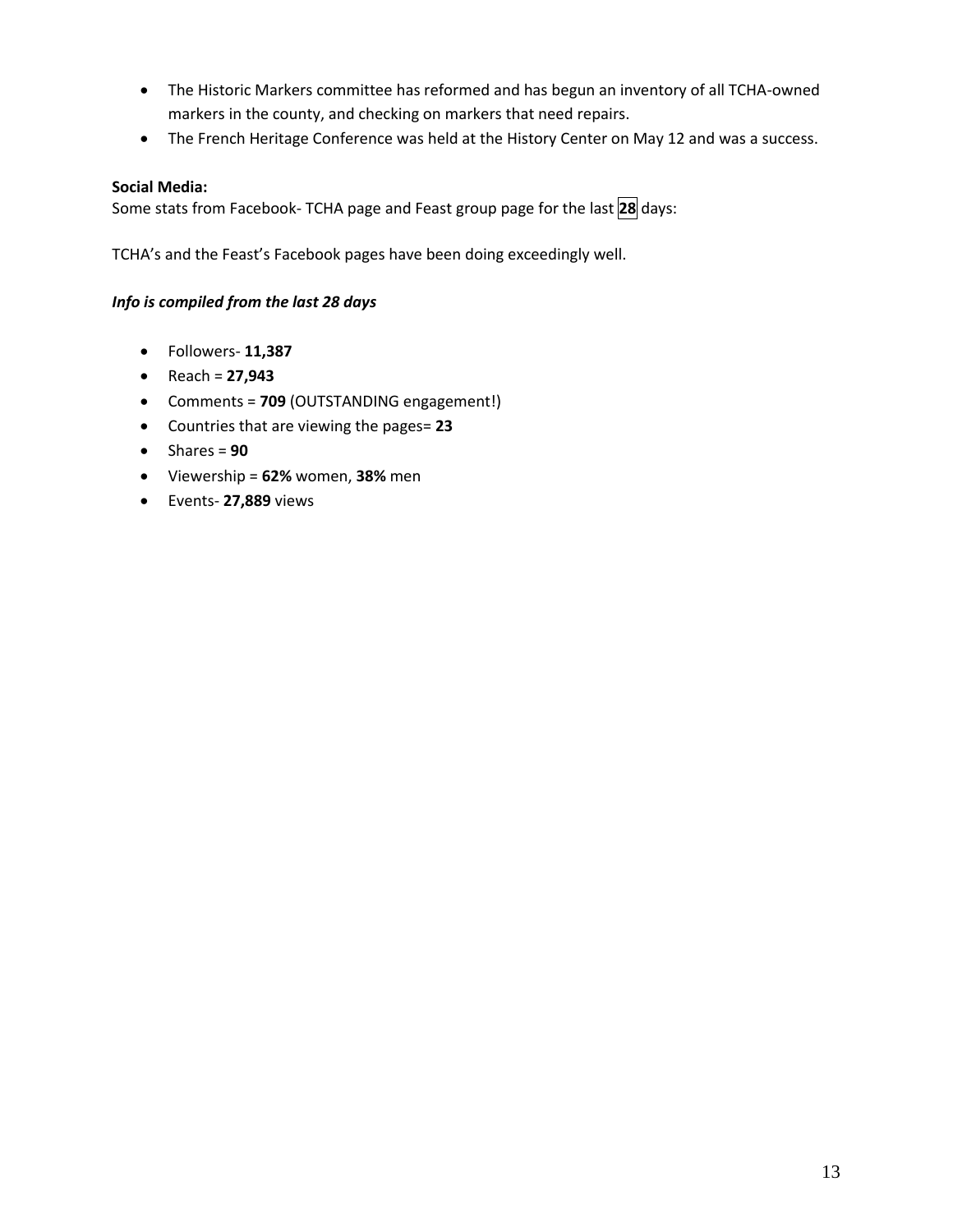## **Battlefield Museum Report Trey Gorden May 2022**

- Visitor numbers up from last month, and way up from last year.
- First online store sales.
- Began placing Feast orders and planning for Feast mugs and T-shirts.
- New printer has arrived.

Our visitor numbers continue to rise, owing at least in part to our improving weather and increasing school tours. If this happens again next month, I'll call it a trend! This month, **from April 21 through May 20th, we had 1051 visitors**, up 81 from **last month's 970**, and up a more dramatic 209 from **last year's total of 842**.

The online store has had a total of 1,601 page views and 568 unique visits since its creation. This month accounts for 312 of those page views and 100 of the unique visits. While this month's page views make up almost 20% of the total, it's hard to read too much into that number because our early testing generated lots of views and visits. We've had a couple of sales since we last talked, too.

COVID has been trending downward over the last couple of weeks. We continue to keep an eye on the situation. Still keeping to our mask-optional policy. My unscientific perception is that I see fewer masks as time goes on.

Ordering has begun for Feast retail, and last year's team is back in the saddle for this year's mug design. Diana Couk May has a great new body design for this year's mugs, and Angela Bruntlett has submitted several great graphic designs. We're in the final stages of making a design decision, and it's likely we can repeat a version of this design for the T-shirts.

We received our new printer on May  $20<sup>th</sup>$ . The old printer was no longer supported, and before we had to replace its toner we wanted to get a new one. It was touch and go, with supply lines as they are. The manufacturers have been out and all my shopping around had turned up nothing acceptable. Fortunately, Canon called me on Tuesday, May 17, and told me they had ten in stock. Leslie and Jeff S. were speedy with their approval, and we were able to get our order in that day.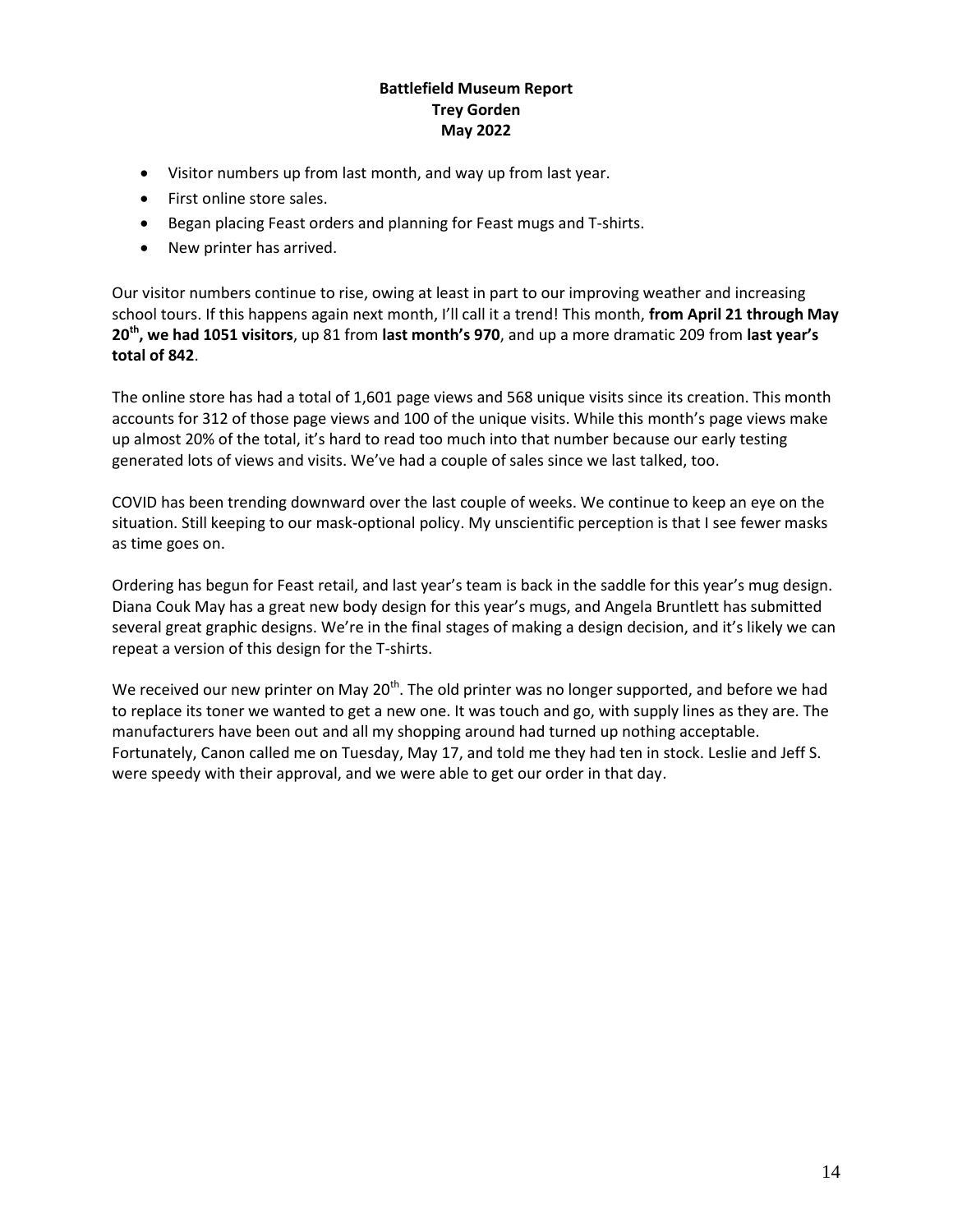# **Membership Report Kelly Lippie May 2022**

Newsletter articles are due by Friday June  $17<sup>th</sup>$  to Kelly (who will forward them to contractor). Drafting new email and survey for members who have not renewed membership, so committee can make informed decisions about member retention.

Currently sending out survey to new members to learn their reasons for joining and what they hope to get out of TCHA.

| Membership Level         | <b>Renewal Period</b> | Total as of    | Total as of    | Total as of    |
|--------------------------|-----------------------|----------------|----------------|----------------|
|                          |                       | March 16       | April 22       | <b>May 19</b>  |
| Individual (\$35)        | Annual                | 40             | 44             | 46             |
| Senior Individual        | Annual                | 66             | 66             | 68             |
| (530)                    |                       |                |                |                |
| Senior Couple (\$40)     | Annual                | 79             | 80             | 81             |
| Family (\$50)            | Annual                | 52             | 53             | 57             |
| School/Club (\$100)      | Annual                | 0              | $\Omega$       | 0              |
| Patron (\$100)           | Annual                | 54             | 53             | 53             |
| Sustaining (\$250)       | Annual                | 18             | 18             | 18             |
| Benefactor (\$500)       | Annual                | $\overline{2}$ | $\overline{2}$ | $\overline{2}$ |
| Treasure (\$1,000)       | Annual                | $\overline{2}$ | $\overline{2}$ | 2              |
| Lifetime                 | Lifetime              | 56             | 55             | 54             |
| <b>Total Memberships</b> |                       | 369            | 373            | 381            |

Total members as of May 19, 2022: **381 Members**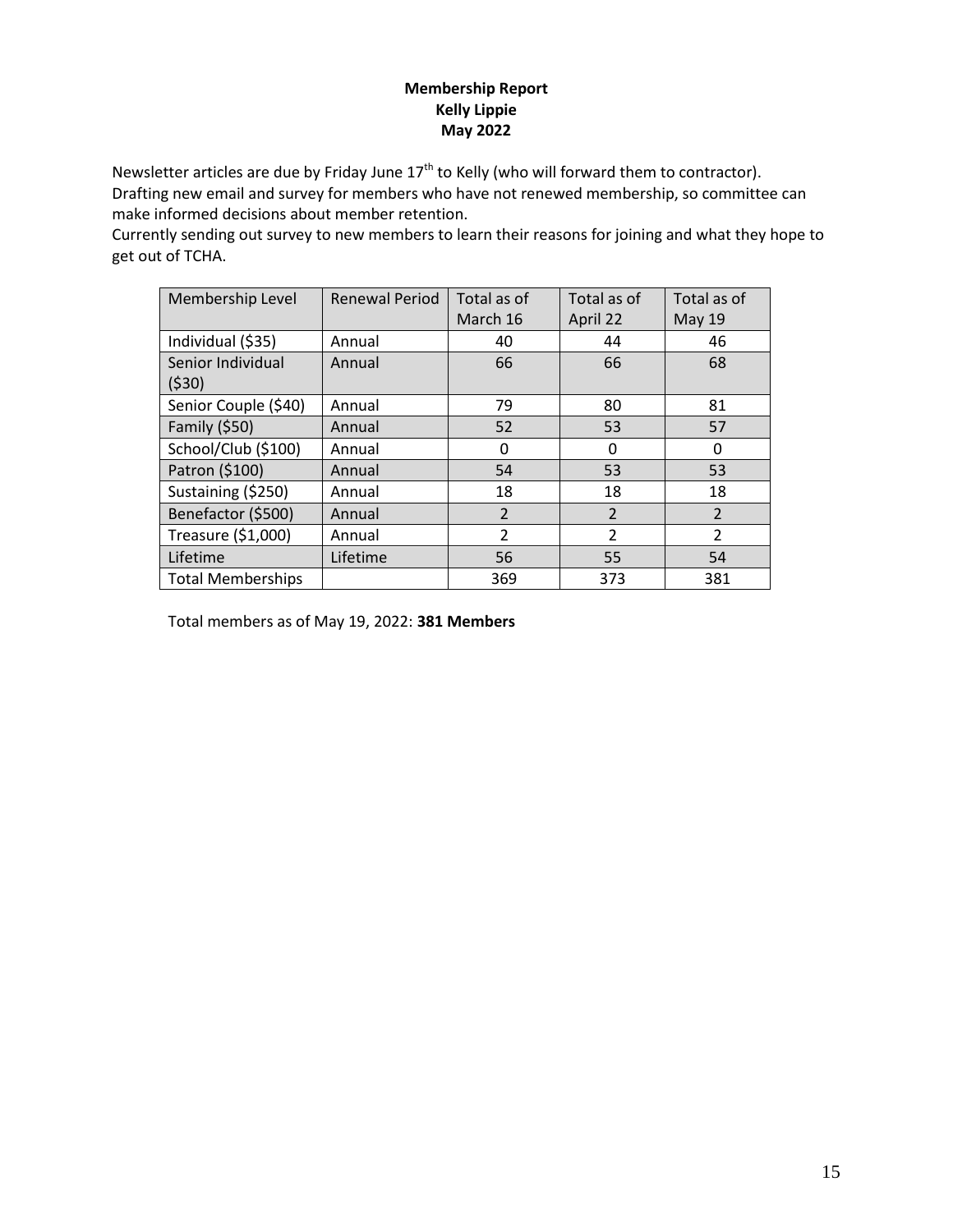# **TCHA Collection Department Report Kelly Lippie May 2022**

- Work continues in the basement interim storage at the History Center. Rick Conwell help construct some of the shelving for the Ouiatenon collection.
- Volunteer projects continue in photographs and library. Student volunteers for the spring have now all completed their work. New volunteer work on negatives that have been stored in the basement.
- George Winter Exhibit at Battlefield was removed. New exhibit to be installed in the next 2 weeks.
- Battlefield will host traveling exhibit from Indiana Historical Society June 24- July 29. "Who is a Hoosier?"
- History on Tour trailer exhibit was set up for April  $23^{rd}$  Civil War encampment.
- Spoke to the Crawfordsville Kiwanis about TCHA on May  $12^{th}$ . Will be talking to Purdue Retirees Assoc. in June also about TCHA.
- Gave a collections tour to First Farmers Bank and Trust administrators.
- Helping with research requests including George Winter images, bank history and local gun smiths.

No Collections Committee Meeting held in May due to small number of items up for consideration. Next meeting to be held in June.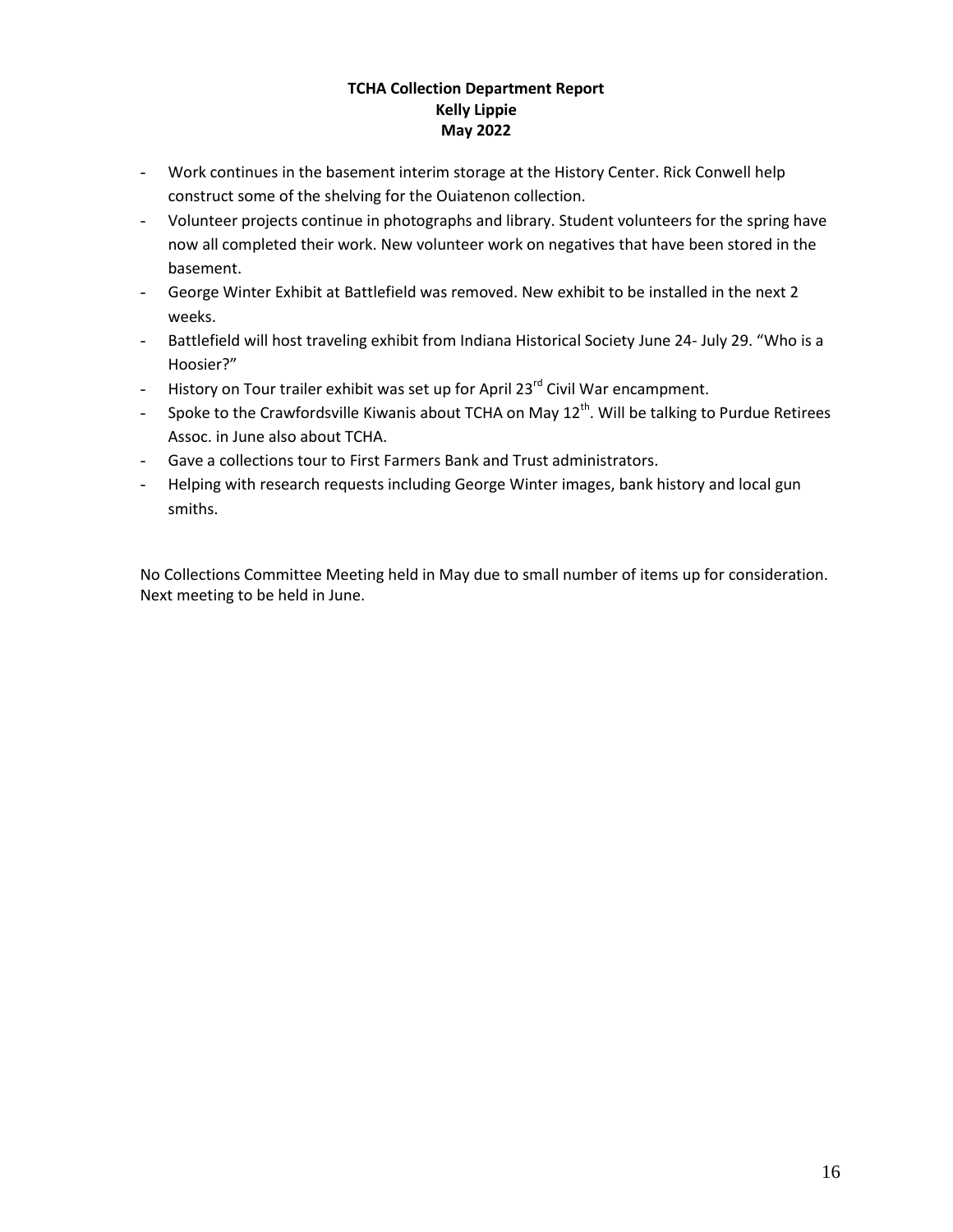# **Programs Report Leslie Martin Conwell May 2022**

### **Programming update:**

- Program schedule of events is listed here- [https://tippecanoehistory.org/wp](https://tippecanoehistory.org/wp-content/uploads/Program-and-Events-Guide-2022.Final-1.pdf)[content/uploads/Program-and-Events-Guide-2022.Final-1.pdf](https://tippecanoehistory.org/wp-content/uploads/Program-and-Events-Guide-2022.Final-1.pdf)
- Statistics from the ConstantContact emails that TCHA is sending programming and membership renewal emails from- I reviewed the last two emails for the info below:
- Open rate- 51%. That is much higher than the national average!
- Contacts opening TCHA's emails include, besides members- County Commissioners, WLFI, Journal & Courier, Kaspar radio, Dave Bangert, TSC superintendent, both libraries, Tony Roswarski, Lafayette & West Lafayette parks departments, township trustees (4 of them), Visit Lafayette-West Lafayette, and several other non-profit organizations (Art Museum, Haan, etc.)

# *Recent Program Attendance*

**"Civil War Encampment and Drilling" and Exhibit of Civil War Artifacts from Tippecanoe County-** 60 attended

**"Show & Tell- Wings over Lafayette- The Story of Cap L.I. Aretz"-** 38 attended both in person and virtually.

# **"Walking in Their Footsteps- An Educational On-Site Tour of the Tippecanoe Battlefield"**- 54 attended.

# *Upcoming Programs in May/June*

**"Greenbush Cemetery Tour" – NOTE: 11,934** have viewed this event on Facebook since the event was posted about 6 weeks ago. This is a clear indication that this is a type of programming the community is interested in! The program has been rescheduled to June 12. Kudos to Amy Harbor for her work on the preparation of this program.

### **"Show & Tell- How the Ice Age Affected Indiana Landscapes"**

*Presented by Dr. Jon Harbor,* Tuesday May 24, 11:30 AM, in-person and hybrid, the History Center. During the past ~2 million years the earth's higher and mid-latitudes have experienced several periods of widespread glaciation, including continental-scale ice sheets. In this session we will explore the glacial geologic history of the plains, terraces, wetland basins, and soils that helped shape the ecological and human histories of our region.

### **"The Search for Fort Ouiatenon"**

*Presented by Del Bartlett,* Wednesday, June 1, 6:00 PM at the History Center, in-person and hybrid. The program examines the several 18th cntury eyewitness accounts regarding the fort's location, reviews the 19th century efforts to locate the fort by interested individuals, and details a chronology of events in the 20th century that led to the eventual determination of the fort's footprint in summer of 1968. Sponsored by the National Group.

# **"Folk Classification for French Colonial Artifacts, Focusing on Kettles"**

*Presented by Dr. Misty Jackson of Arbre Croche Cultural Resources LLC*, Thursday, June 2, 6:00 PM, the History Center, in-person and hybrid. Archaeologists have systems for organizing and analyzing artifacts. But what did the users, makers, or traders call the same items? This talk will provide background for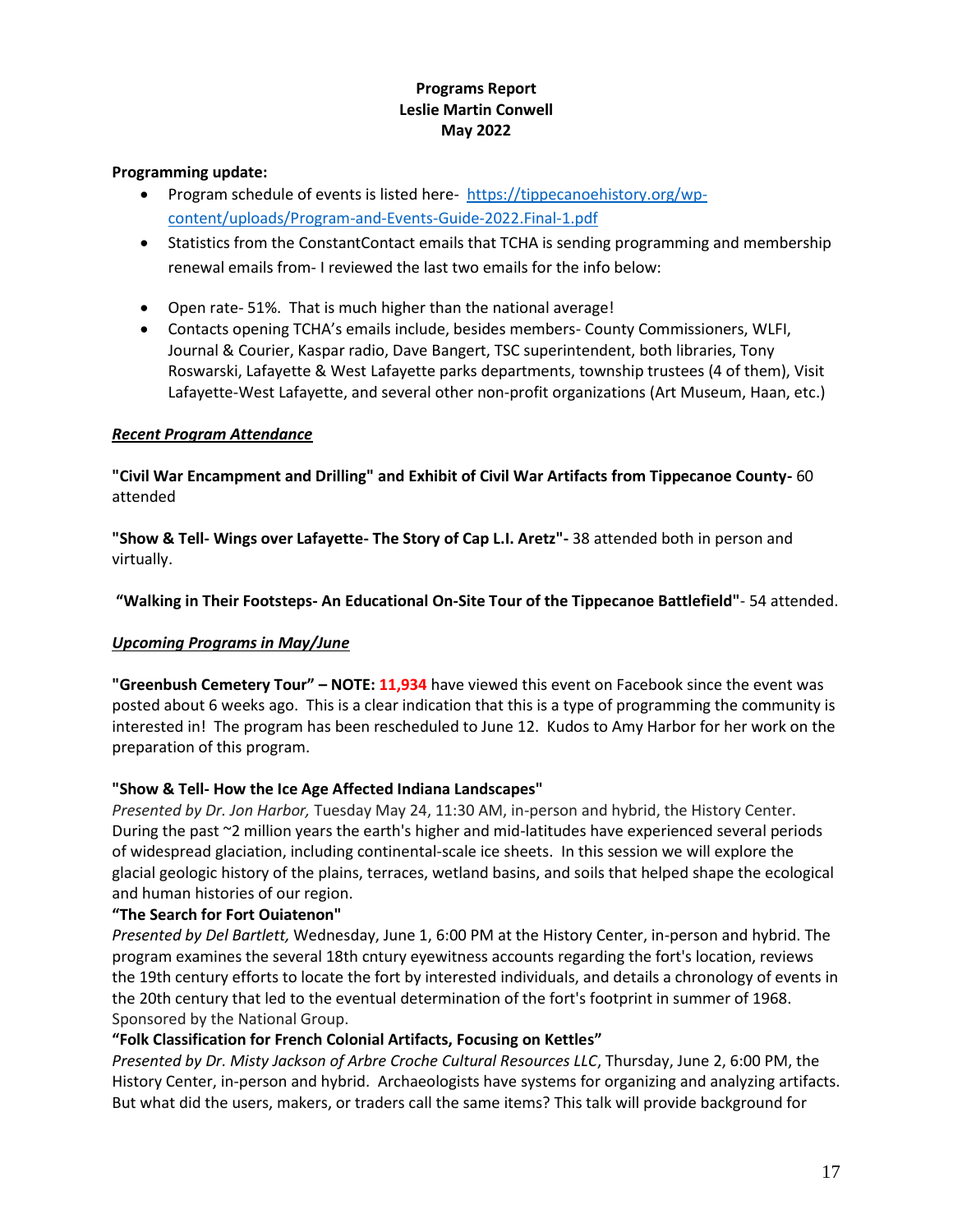discovering "folk classifications" used by 18th century French traders and military personnel for artifacts found at posts in New France, like Fort Ouiatenon. Sponsored by the National Group.

### **"Fête de St Jean le Baptise"**

*Presented by French Living History Interpreters,* Saturday June 4, 10 AM – 4 PM, Fort Ouiatenon Historic Park, in-person. This event will showcase the material culture, life ways and skills of the French occupation of Fort Ouiatenon circa 1740-1760. Additionally vignettes and activities of period Midsummer Festivals will be held to showcase what colonial French people may have done to celebrate religious holidays in the time. Sponsored by La Compagnie des Beaux Eaux .

## **"Public Archaeology at Fort St. Joseph: Some Dos and Don'ts"**

*Presented by Dr. Michael Nassaney, Professor Emeritus of Anthropology at Western Michigan University,* Monday, June 6, 6 PM, the History Center, in-person and hybrid. The discovery, investigation, and interpretation of Fort St. Joseph has depended on collaboration with community groups at the local, state, and regional levels. This presentation discusses the benefits and challenges of public archaeology and suggests some ways for creating sustainable partnerships. The goal is to highlight best practices that may be applicable to other archaeological projects, including future work at Fort Ouiatenon. Sponsored by the National Group.

**"Tippecanoe County- History of Severe Weather"** *Presented by Chad Evans, Meteorologist, WLFI. Details to be announced.*

## **"Show & Tell- World War 1 & the Flu- The Homefront of WW 1 in Tippecanoe"**

*Presented by Pete Bill,* Tuesday, June 28, 11:30 AM, the History Center, in-person and hybrid. With the US officially entering the Great War in April 1917, life in Tippecanoe County changed significantly. Coupled with this entrance into the war was the "Spanish Flu" that swept across the world in 1918-1919. Hear how citizens in the county engaged in two simultaneous battles on the home front. Sponsored by the National Group.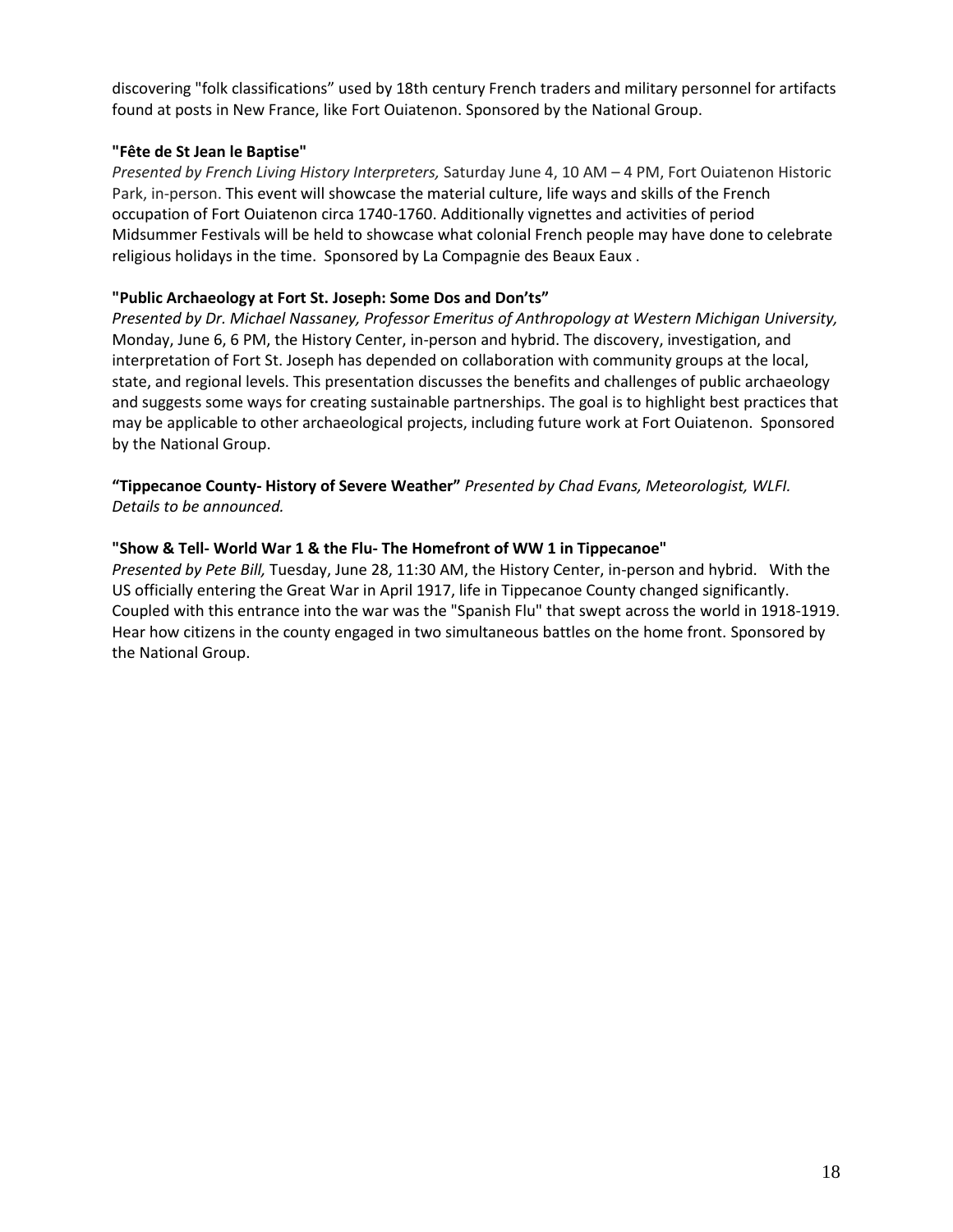# **Feast of the Hunters' Moon Leslie Martin Conwell May 2022**

- The Feast steering committee meeting was held hybrid in May. Topics discussed included incoming applications, the need to recruit food booths, rearranging the Feast barn, PR, cutting of booth poles, looking ahead to 2022, and any changes that might be needed.
- Ouiatenon artifact photos have been posted on the Feast group Facebook page on a daily basis.
- The annual food booth organizational meeting was held April 20. Several large booths that did not attend in 2021 due to COVID concerns have committed to doing a booth this year. This is encouraging, and will help the Feast bottom line.
- Feast committee members and Feast volunteers cut booth poles April 30 at Prophetstown State Park. A huge thank you to the Tippecanoe County Park and Rec Department for bringing their trailer and to Prophetstown State Park for allowing us to cut there.
- Discussions have begun with potential sponsors.
- Numerous service contracts for Feast grounds and transportation needs have been confirmed.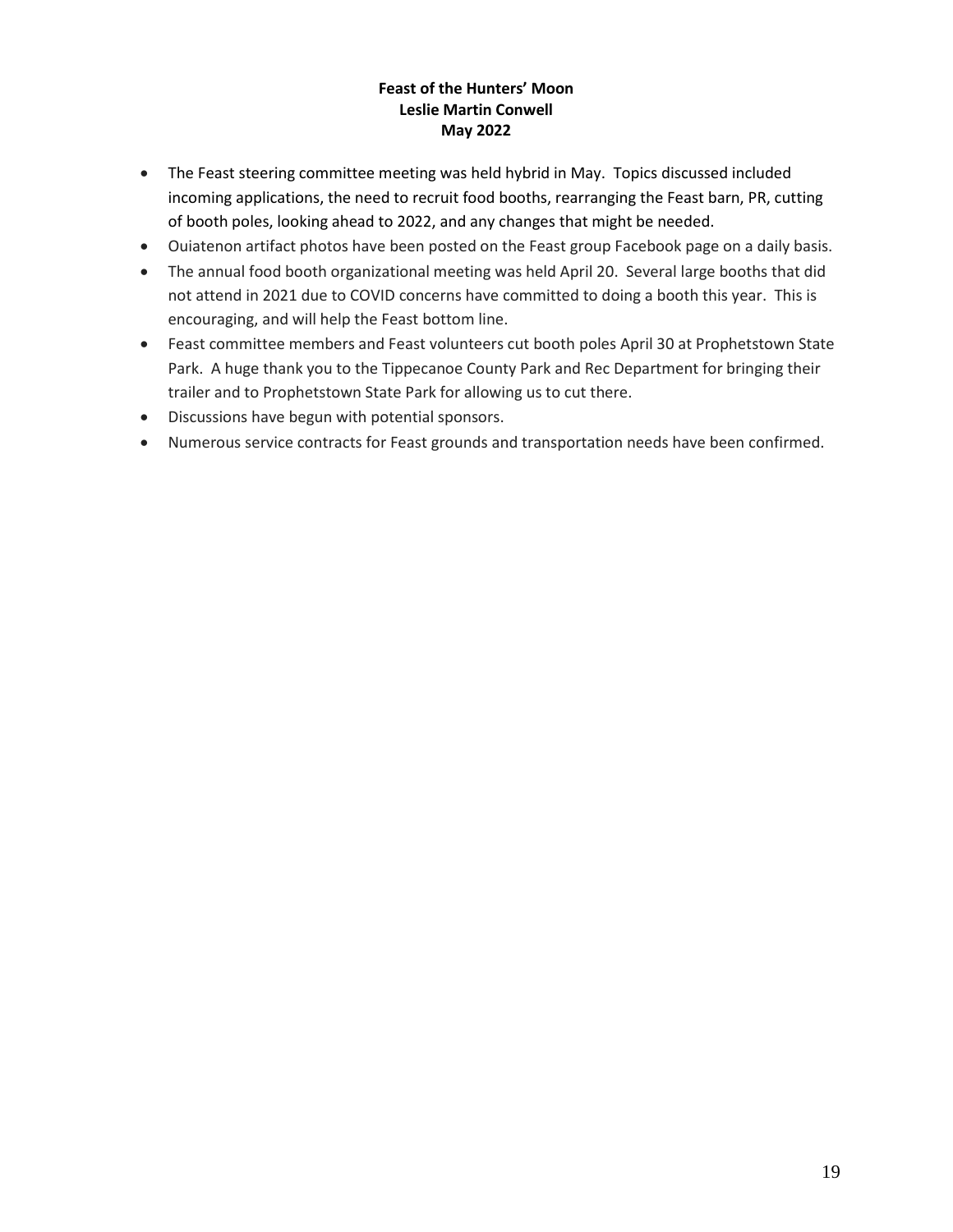## **Other Committee Reports May 2022**

#### **Development & Membership Committee**

Committee meets the  $2^{nd}$  Monday of the month, 4:30 PM at the History Center

The Development & Membership Committee has been working hard to identify specific actions that can be taken by the individual Committee members that will help Leslie and Kelly with identifying a broader scope of partnerships and development opportunities, and thereby increase membership and membership allegiance to TCHA.

- Kelly reported 19 new members this year which is a strong number; however, this is offset by the members we lose.
- A new member survey has been used to collect information from new members on how they came to join TCHA and what they are hoping to see from TCHA.
- Example Kelly will work on an "exit interview" form that could be sent after the 2<sup>nd</sup> month as a "sorry to see you go" note to attempt to get additional info on why a membership was not renewed
- **June 17th is the deadline for newsletter articles – submit to Kelly**
- Leslie reports that the HC roof grant has been obtained and roof work begins in July
- Leslie is considering applying for an NCHS grant (North Central Health System) through TAF for replacement of 16 ft. trailers on the Feast grounds that haul supplies and hold feast poles. This constitutes a safety issue for Feast set-up workers and protecting Feast assets.
- Are getting donation from First Farmer's Bank for Feast
- SIA computer grant for \$6000 was submitted to replace outdated computers will hear in June
- We have received a verbal pledge of \$40,000 for an endowment to support technology at TCHA; if the SIA computer grant does not come in, then pledge donor may choose to use \$6000 to replace outdated computers with the remainder of the donation going to an endowment to support TCHA technology.
- Annual Appeal narrative is finalized. Photos and narrative are being sent to Angela Bruntlett for compilation. Will do 2023 Annual Appeal in early spring of 2023 to try to move Appeal dates back to the Fall.
- The Miami tribe is coming to the Feast and needs canvas for construction of wigwams Leslie is going to pursue a NOW grant from the Community Foundation of Greater Lafayette
- Leslie did a Facebook fundraiser to get money for archival quality boxes for storage and raised \$220
- Leslie requested that Committee members (and Board members) continue to give her feedback on the format of communications received
- A "Framework for a Master Plan" draft for the Committee was discussed. There are 6 major areas of development effort. Members volunteered to take responsibility for coming up with a plan for at least 1 of the major areas for goals to accomplish in 1 year (July 2022 to July 2023) – They are to submit the plan at the next meeting for Committee review.

Existing Granting Opportunities: **Erika** New Granting Opportunities: **Dave, Pete** New Individual support: **Dale** New Corporate/Government support: **Jeff S., Dale** New & Existing giving opportunities: **Pete, Erika** Strengthening current Individual, Corporate, & Government support: **Jeff B., Pete**

### **Facilities Committee**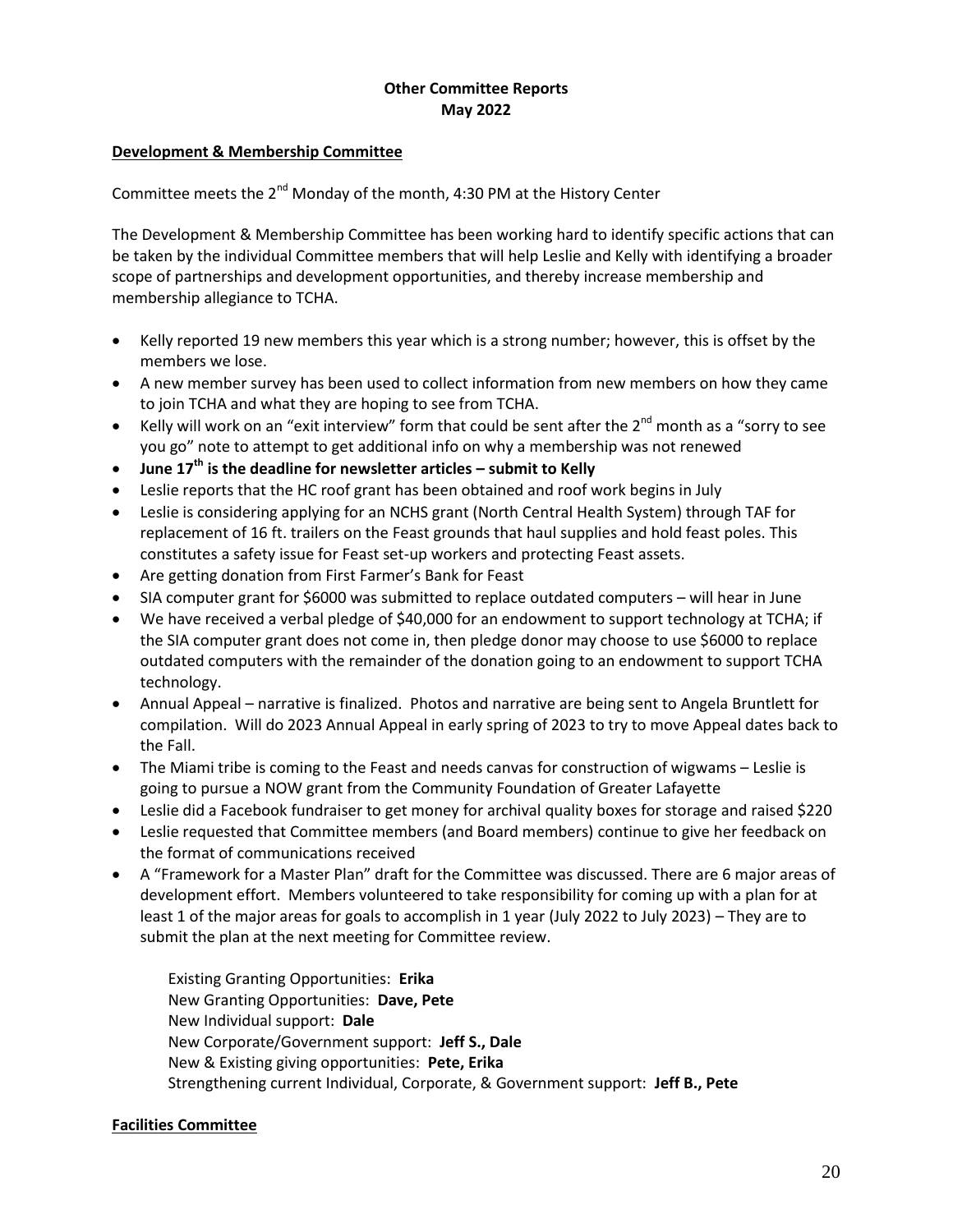The Facilities Committee meets the  $3^{rd}$  Thursday of every month, 1:30-2:30 at the History Center

The Committee has been actively working to monitor and address multiple maintenance issues, as well as be proactive in determining future needs to maintain facilities infrastructure. The following are a list of projects currently the Committee is addressing. Further information is available through the Committee co-chairs (Walt Griffin, Pete Bill)

- Mulhaupts has been trying to repair the security key pad in basement of HC which has not been working for several weeks. Mulhaupts was working on it again on 5/19 and supposedly has the system finally working. If the system is working the Committee is recommending a water sensor be included in the boiler room to detect water leakage from the boiler system (this was the origin for the basement flood we had last year). If the system is still not working, the Committee will begin to discuss alternative security service providers.
- The Gathering Church installation of an LCD projector in the HC Auditorium has been delayed because the LCD projector was dropped during installation. Are waiting on a new one to arrive. The church has made a request for permission to install a large monitor to be mounted in auditorium on the west wall (the wall opposite of the stage). TCHA will have access to the monitor for our use. Jeff Schwab will get an MOU or contract defining ownership of the wiring or brackets used for the installation of the monitor (the monitor will remain the property of the church)
- Leslie will be receiving two quotes for LED light replacement and repair at the Arganbright so she can apply for a NOW Grant (max \$10,000) from Community Foundation
- We have a groundhog digging holes in back yard of Arganbright (and chopping down small trees behind the building). A professional pest control operator set 2 live traps this past week.
- Leslie is working with the Committee to develop a maintenance schedule document for TCHA infrastructure so anticipated expenses can be better budgeted for each year
- Anticipating future projects, we will be getting assessments of our current HVAC system from ICU Mechanical, Shomers, and F&S Mechanical and their opinions on long range alternatives to the current boiler-based heating system and A/C system
- Discussion on consideration of replacing the 12 year old carpet at Battlefield that is quite worn and stained. We will get it professionally cleaned to better assess the condition, and then consider replacement for high traffic areas (office and museum) as early as January 2023. Such costs are to be borne by TCHA, not the Parks department. Funding for replacement of commercial grade carpet would be dependent upon TCHA finding external grant sources.
- Weed suppression treatment on the planters in front of History Center is ongoing and will be completed next week with removal of all weeds and application of mulch.
- Volunteers at Arganbright have already planted flowers and removed weeds and lawn debris
- The Legacy Bricks on the patio are being relocated to be closer to the  $6<sup>th</sup>$  St. entrance brick walk and more readily visible. So far 12 bricks have been relocated and about 8 are left to be moved. 2 new Legacy Bricks have been purchased and will be installed this summer when they arrive.
- Installation of crash bars on doors at Arganbright has been completed to comply with fire code. There are some problems with the crash bar that Leslie is having the installer look at again.
- Caution lines on the steps on Columbia Street entrance to HC will be painted in the next few weeks thanks to Jeff Burnworth who is donating paint and time.
- Waxing and sealing is desperately needed on linoleum tiles in HC banquet room and kitchen. Moving chairs and tables, as well as foot traffic and the age of the kitchen tiles requires stripping, sealing, and waxing to prevent further damage. Part of the funding from the American Rescue Grant (COVID) that we received this year will cover most or all of this cost (\$3177).
- The Committee is starting a long-term project for assessing curatorial needs (purpose, storage space needed for each type of collection, required conditions for storage for each type of collection, etc.). The first step is compiling the information from John Harris' assessment back in 2014 with a more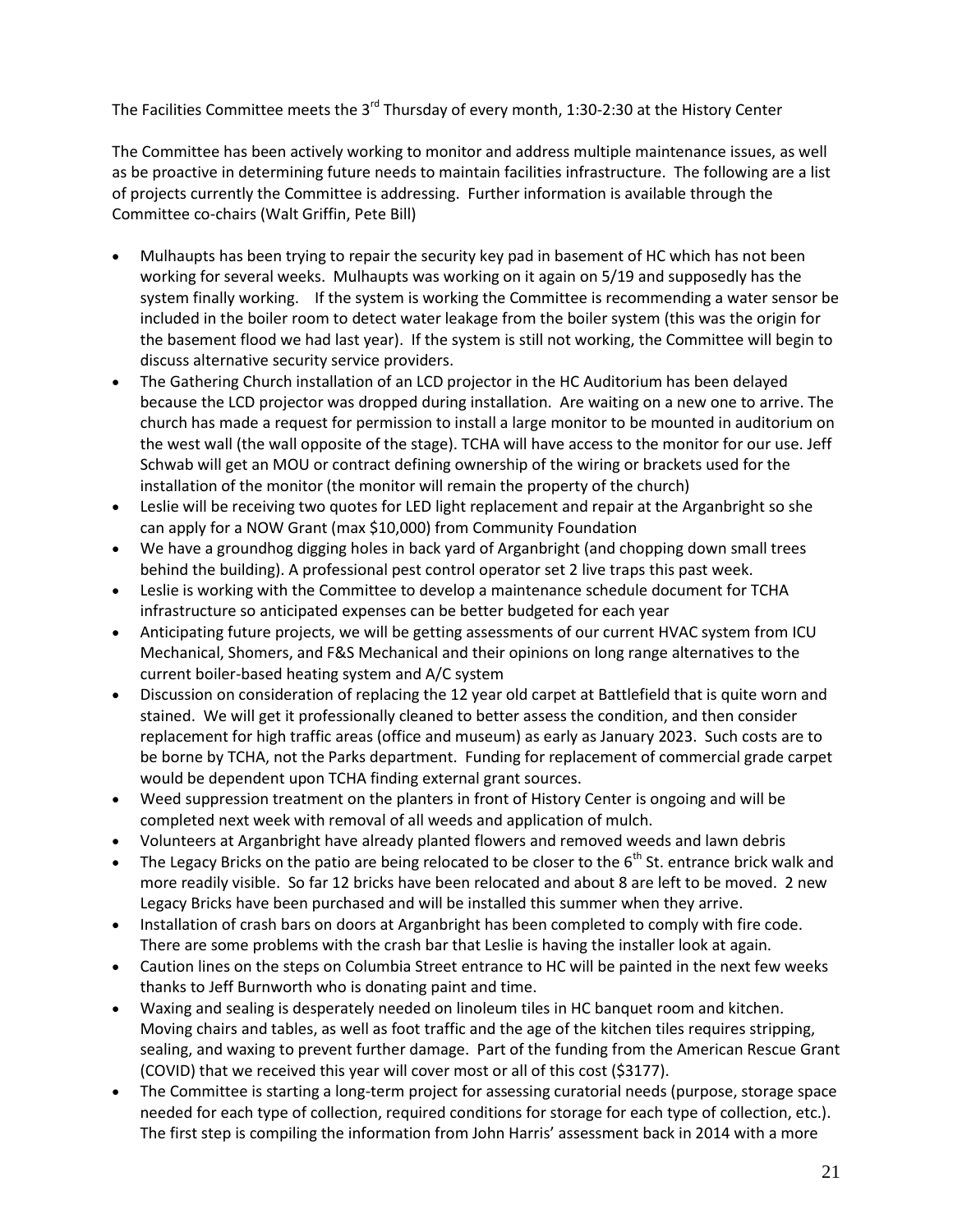recent report Kelly created last year. Such a document will provide the foundation for justification and curatorial needs assessment any future consideration of a future building or facility for administrative functions of TCHA and appropriate storage of TCHA artifacts.

- Schaefer Roofing will begin HC roof work in July. This is funded by a grant from the Community Foundation
- Jeff B and Jeff S are going to start working on getting the Feast Barn cleaned up and reorganized
- There was a lengthy discussion by the Committee about increasing the display area at the History Center in measured increments in a way that was not fiscally taxing and not taxing on the staff time. This will be an on-going topic for the Committee over the next several meetings.

### **Historic Markers Committee**

#### **Lafayette Bicentennial Events Committee**

#### **Lafayette Bicentennial Publications Committee**

The Bicentennial Events Committee continues its work on the Lafayette/Tippecanoe County Bicentennial book as well as the Bob Kreibel books.

## **Ouiatenon Preserve Committee**

- Update on field school including open houses.
	- $\circ$  Week one of the four-week field school is done. We are finding what we had hoped to find in following up on Dr. Strezewski's magnetometry work, i.e., some historic artifacts, and reaching the bottom of the plow zone.
	- $\circ$  I have scheduled three open houses but have not yet started advertising. Will need to decide on how to proceed as far as requiring advance registration and access to the site.
- Gravel for OP road.
	- $\circ$  Per a meeting with Colby and an individual from the Lafayette Sportsmen's Club in the middle of the road at OPI I agreed with Colby that we (TCHA's OP restricted fund) would pay for half of two loads of gravel to fix the road which is in bad shape. Cost estimated at a few hundred dollars.

### **Publications Committee**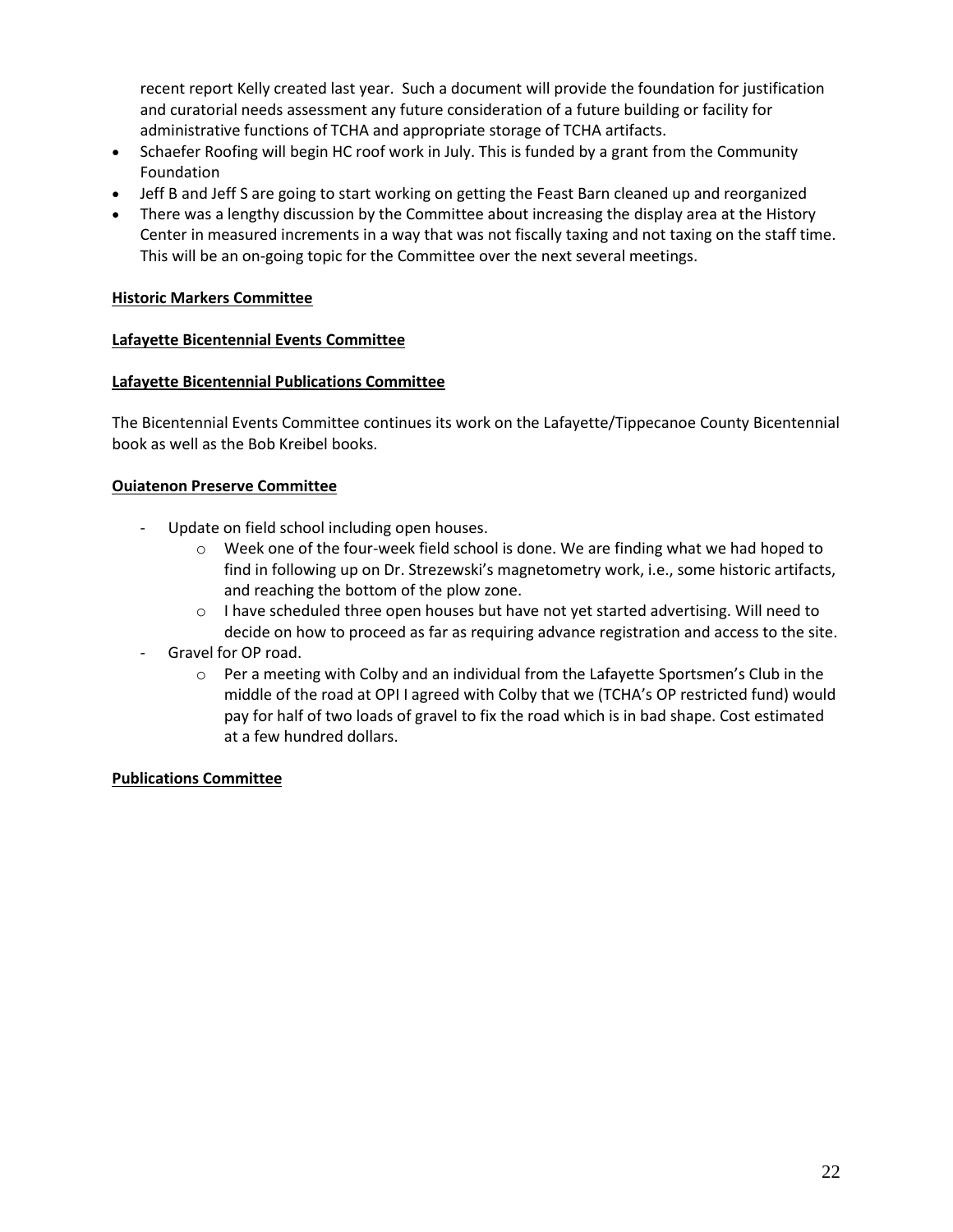| 2022 BOARD OF GOVERNORS TERMS (3 Year Terms) |  |  |
|----------------------------------------------|--|--|
|----------------------------------------------|--|--|

| Name                    | Term Ends (Annual Mtg. Jan/Feb) |
|-------------------------|---------------------------------|
| <b>Colby Bartlett</b>   | December 2023 (January 2024)    |
| <b>Del Bartlett</b>     | December 2024 (January 2025)    |
| Lorita Bill             | December 2023 (January 2024)    |
| Pete Bill               | December 2022 (January 2023)    |
| Jeff Burnworth          | December 2023 (January 2024)    |
| Julie Byers             | December 2024 (January 2025)    |
| H. Kory Cooper          | December 2024 (January 2025)    |
| Kevin Cullen            | December 2023 (January 2024)    |
| <b>Walt Griffin</b>     | December 2022 (January 2023)    |
| David Hovde             | December 2022 (January 2023)    |
| Dale Krynak             | December 2023 (January 2024)    |
| Erika Kvam              | December 2023 (January 2024)    |
| <b>Quentin Robinson</b> | December 2024 (January 2025)    |
| Dave Sattler            | December 2023 (January 2024)    |
| Annie Hatke Schap       | December 2024 (January 2025)    |
| Nick Schenkel           | December 2024 (January 2025)    |
| Jeff Schwab             | December 2024 (January 2025)    |
| Marsha Selmer           | December 2024 (January 2025)    |
| John Thieme             | December 2022 (January 2023)    |
| <b>Todd White</b>       | December 2024 (January 2025)    |

# **2022 OFFICERS OF THE BOARD (1 Year Term, not more than 5 consecutive terms)**

| Position              | <b>Name</b>  | First Term Began | Term Number in<br>2022 | Re-election eligibility<br>ends |
|-----------------------|--------------|------------------|------------------------|---------------------------------|
| President             | Jeff Schwab  | February 2021    | 2                      | January 2026                    |
| <b>Vice President</b> | Dave Sattler | February 2022    |                        | January 2027                    |
| Secretary             | Erika Kvam   | February 2022    |                        | January 2027                    |
| Treasurer             | Lorita Bill  | February 2021    |                        | January 2026                    |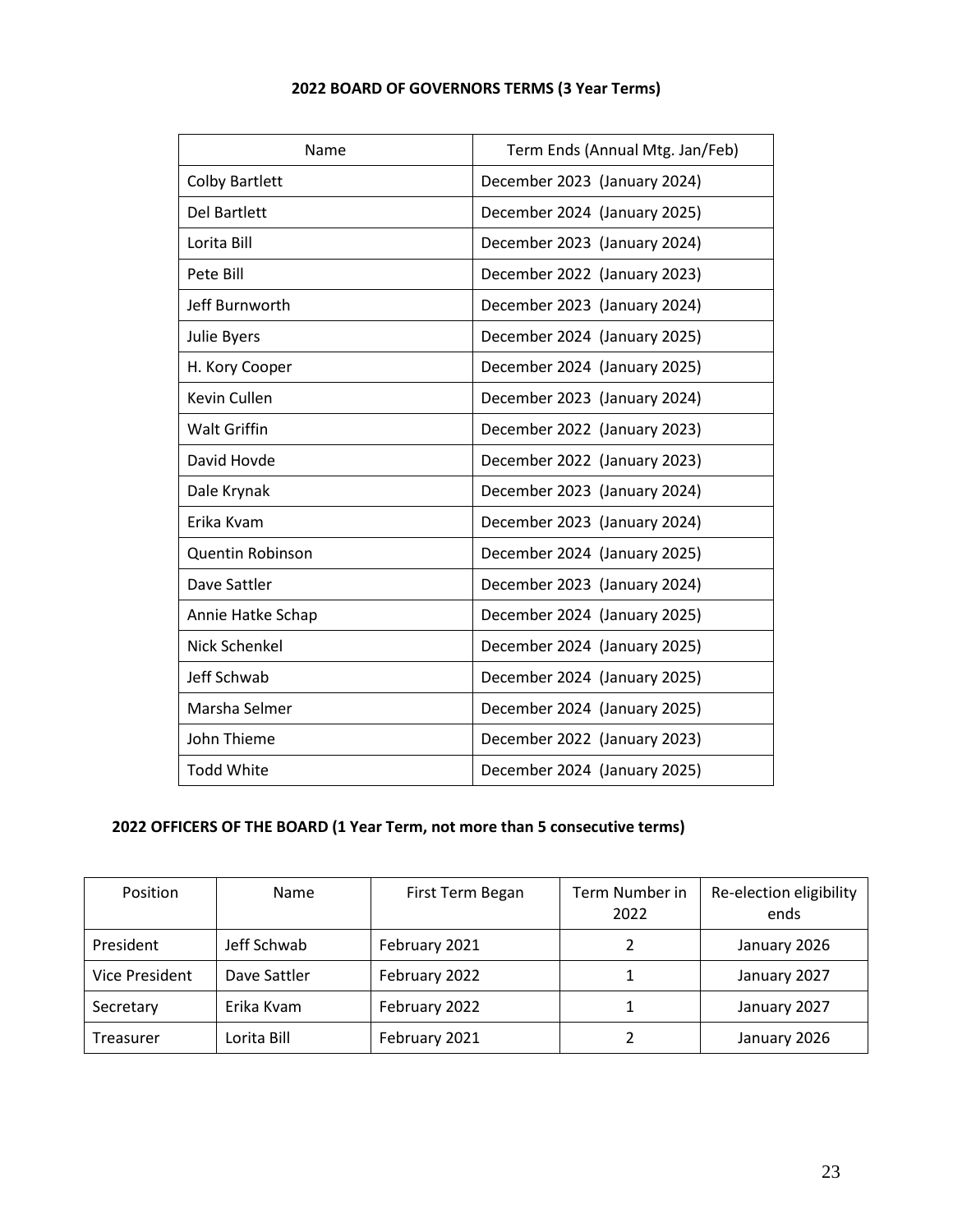## **TCHA COMMITTEES – 2022**

\* indicates Chair or Co-Chair

| <b>Standing Committees</b>                                                                                                                                                                               |                       |                      |
|----------------------------------------------------------------------------------------------------------------------------------------------------------------------------------------------------------|-----------------------|----------------------|
| <b>Executive Committee</b><br><b>Board President *</b><br><b>Board Vice President</b><br><b>Board Treasurer</b><br><b>Board Secretary</b><br>Chair of the Budget, Finance, and Risk Management Committee |                       |                      |
| <b>Collections Committee</b>                                                                                                                                                                             |                       |                      |
| <b>Board and Staff:</b>                                                                                                                                                                                  | <b>Trey Gorden</b>    | Other Members:       |
| Kelly Lippie *                                                                                                                                                                                           | Amy Harbor            | <b>Rick Conwell</b>  |
| Pete Bill                                                                                                                                                                                                | Quentin Robinson      | LA Clugh             |
| Leslie Conwell                                                                                                                                                                                           | Nick Schenkel         | Carolyn O'Connell    |
| Kevin Cullen                                                                                                                                                                                             | Marsha Selmer         | <b>Mary Springer</b> |
| Facilities Committee (formerly the Buildings & Grounds Committee)                                                                                                                                        |                       |                      |
| Pete Bill *                                                                                                                                                                                              | Jeff Burnworth        | Kelly Lippie         |
| Walt Griffin *                                                                                                                                                                                           | Kevin Cullen          |                      |
| <b>Colby Bartlett</b>                                                                                                                                                                                    | Dale Krynak           |                      |
| Finance, Budget, and Risk Management Committee                                                                                                                                                           |                       |                      |
| Lorita Bill*                                                                                                                                                                                             | Jeff Schwab           | <b>Todd White</b>    |
| Julie Byers                                                                                                                                                                                              | John Thieme           |                      |
| Nominating Committee                                                                                                                                                                                     |                       |                      |
| Quentin Robinson *                                                                                                                                                                                       | <b>Colby Bartlett</b> | Julie Byers          |
| <b>Other Committees</b>                                                                                                                                                                                  |                       |                      |
| Development & Membership Committee                                                                                                                                                                       |                       |                      |
| Pete Bill *                                                                                                                                                                                              | Leslie Martin Conwell | Dave Sattler         |
| Erika Kvam <sup>*</sup>                                                                                                                                                                                  | Dale Krynak           | Jeff Schwab          |
| Jeff Burnworth                                                                                                                                                                                           | Kelly Lippie          |                      |
| <b>Feast Committee</b>                                                                                                                                                                                   |                       |                      |
| Board and Staff:                                                                                                                                                                                         | <b>Terry Clark</b>    | <b>Preston Smith</b> |
| Leslie Martin Conwell*                                                                                                                                                                                   | David Conner          | Sheri Sondgerath     |
| Jeff Schwab *                                                                                                                                                                                            | <b>Barb Deaton</b>    | Jason Stanfield      |
| Pete Bill                                                                                                                                                                                                | Mary Fisher           | Scott Stembaugh      |
| Jeff Burnworth                                                                                                                                                                                           | Mike Geyer            | Linda Swihart        |
| Erika Kvam                                                                                                                                                                                               | <b>Brian Hawn</b>     | <b>Brian Wagner</b>  |
| Other Members:                                                                                                                                                                                           | Erin Hicks            | Andy Wall            |
| Sara Bartlett                                                                                                                                                                                            | Roger Hooper          | Jeni Watkins         |
| Di Begley                                                                                                                                                                                                | Robert Leavitt        | Joyce Wiegand        |
| Mac Bellner                                                                                                                                                                                              | Randy Lower           | <b>Bill Young</b>    |
| Debra Brown                                                                                                                                                                                              | Matt Riebsomer        | Jan Young            |